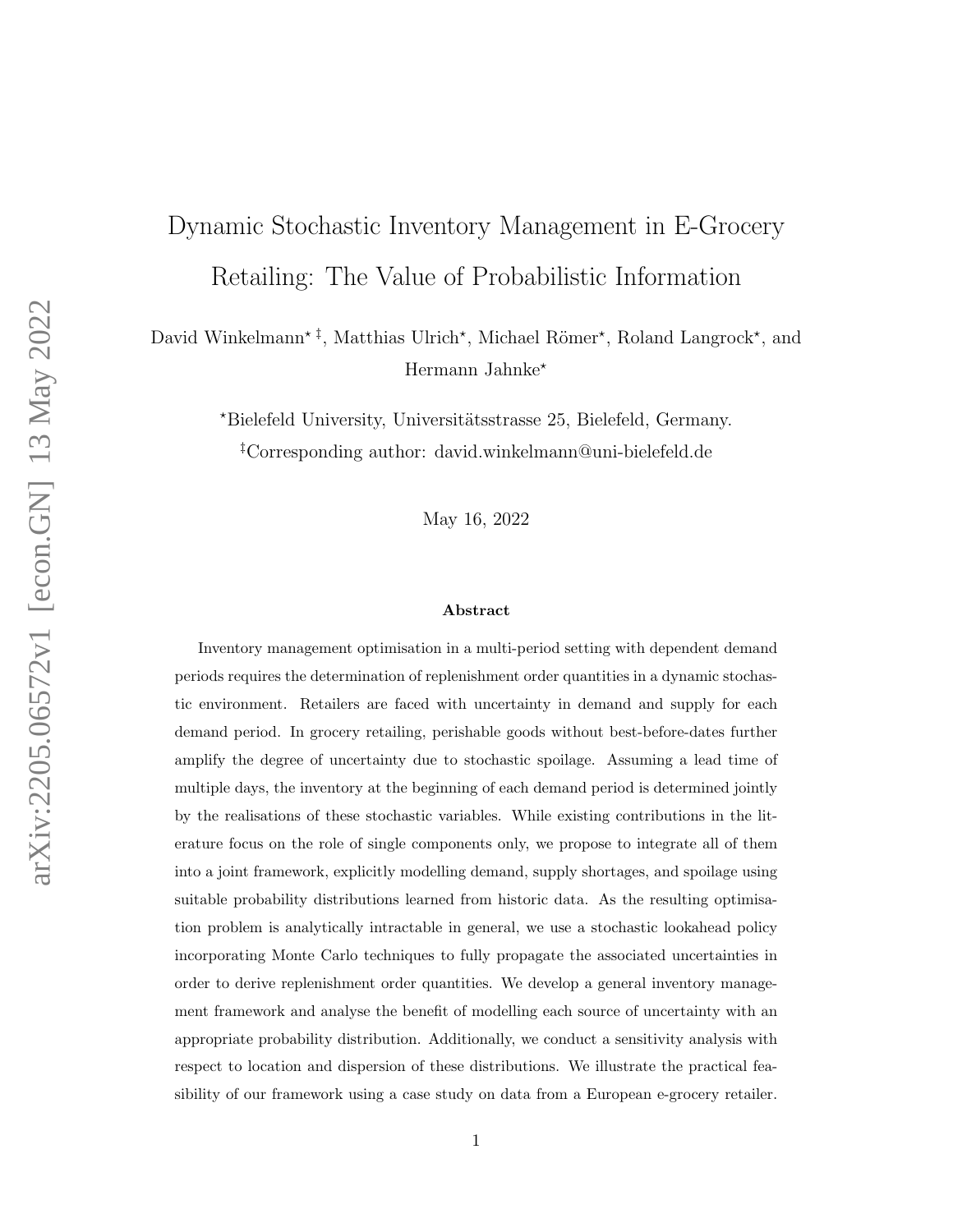Our findings illustrate the importance of properly modelling stochastic variables using suitable probability distributions for a cost-effective inventory management process.

Keywords: inventory, forecasting, retailing, dynamic stochastic optimisation, probabilistic information.

## 1 Introduction

Inventory management in grocery retailing requires decision support in a stochastic environment to determine replenishment order quantities, with the aim of optimising economical targets based on an intended level of demand satisfaction. This level can be derived from the trade-off between shortage costs (short-term lost sales and long-term customer churn) and costs incurred by excess inventory (holding and spoilage).

In practice, most retailers offer SKUs with a shelf life of multiple demand periods. As a result, excess inventory can be sold in the following demand period(s) and thus affects the replenishment order decisions in these periods [\(Kim et al., 2014\)](#page-28-0). In addition to these dynamic inter-period dependencies, retailers are faced with a convolution of distributions for multiple stochastic variables, such as demand, shelf lives, and the quantity delivered from the supplier. These uncertainties are typically amplified by a lead time of multiple days. Therefore, costs resulting from a given order decision are uncertain, rendering the inventory management process a stochastic dynamic optimisation problem. In particular, retailers are required to deal with two aspects that make it difficult to determine optimal replenishment orders [\(Fildes et al., 2019\)](#page-28-1). First, parameters for the underlying probability distributions need to be estimated from historical data or explanatory variables (features). Second, retailers need to adequately incorporate the various sources of uncertainty into the decision-making process [\(Raafat, 1991,](#page-29-0) [Silver et al., 1998\)](#page-29-1).

In the past, the literature mostly focused on simple decision policies for determining replenishment order quantities [\(Heyman and Sobel, 2004\)](#page-28-2). More recently, retailers are able to collect comprehensive data at low costs while at the same time, the available computational power has increased. These developments made it possible to design new data-driven approaches for the derivation of replenishment order quantities (see e.g. [Siegel and Wagner,](#page-29-2) [2021;](#page-29-2) [Elmachtoub and Grigas, 2021;](#page-28-3) [Lee et al., 2021;](#page-28-4) [Xu et al., 2021\)](#page-30-0). In particular, e-grocery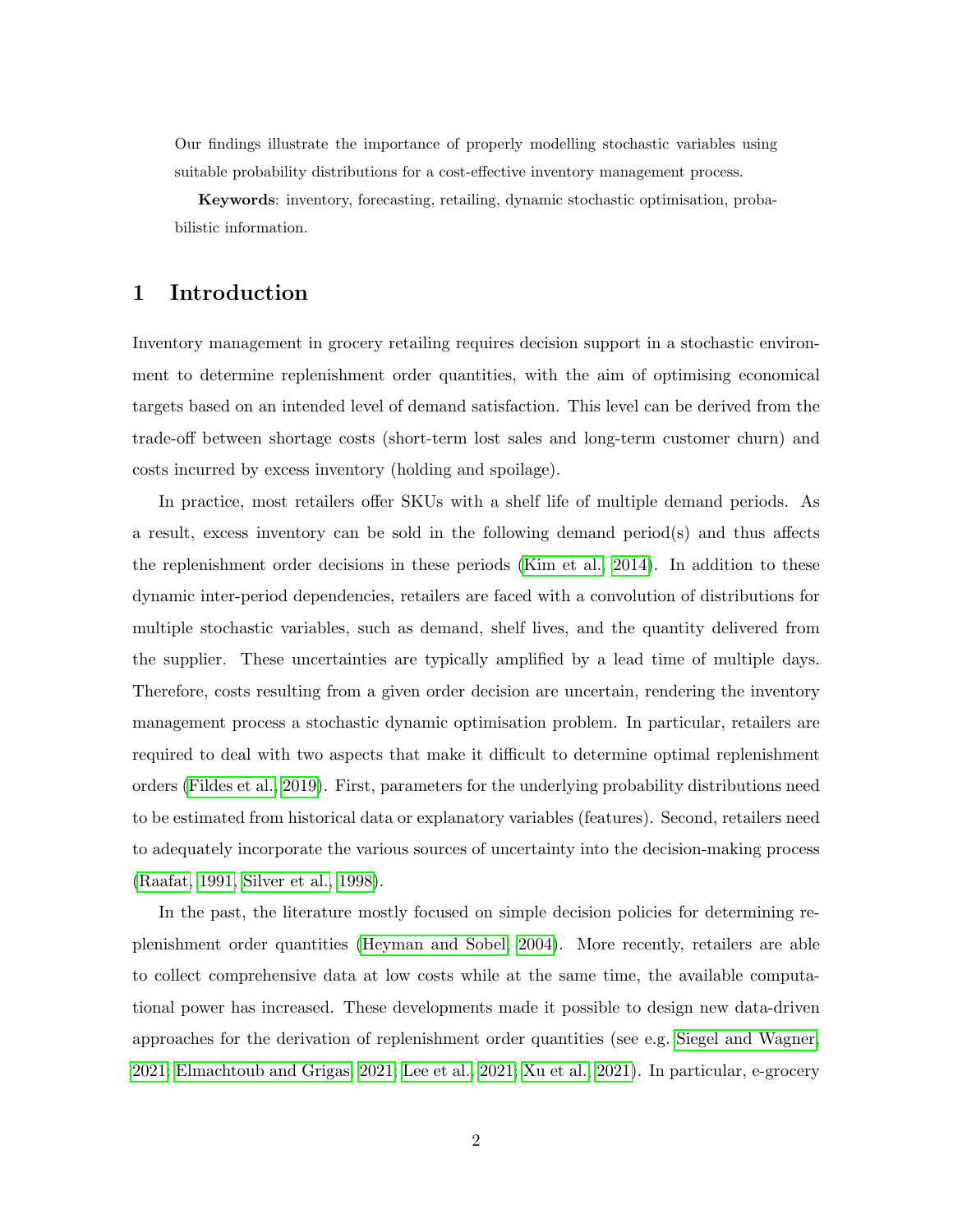retailing offers opportunities for an accurate analysis of decision policies, as external effects are reduced and the data is typically more informative than in brick-and-mortar retailing, e.g. due to the availability of uncensored demand data [\(Ulrich et al., 2021\)](#page-29-3). These approaches incorporating extensive data are mainly based on the setting of the newsvendor problem, the classic inventory management model to determine the cost-optimal inventory level in case of stochastic demand [\(Silver et al., 1998,](#page-29-1) [Zipkin, 2000\)](#page-30-1). However, this model relies on limiting assumptions, such as independent demand periods, a fixed sales period, and a match between the quantity ordered by the retailer and the quantity provided by the supplier.

In this paper, we aim at overcoming these limitations by explicitly modelling all relevant stochastic variables, namely demand, shelf lives of SKUs, and delivery shortfalls using suitable probability distributions. Fully accommodating the uncertainty, resulting in a convolution of probability distributions, renders it challenging to analytically derive optimal replenishment order quantities in a dependent multi-period setting. Instead, we propose a Monte Carlo-based approximate dynamic programming approach that determines the replenishment order decisions minimising the expected costs for a set of sample trajectories spanning a given lookahead horizon. An advantage of this approach, which, following the terminology proposed by [Powell](#page-29-4) [\(2019a\)](#page-29-4), can be characterised as a stochastic lookahead policy, is that it allows integrating the full distributional information of all stochastic variables available to the decision-makers. In addition, this approach does not require stationarity assumptions but naturally adapts to time-dependent probabilistic forecasts such as those suggested by [Ulrich et al.](#page-29-3) [\(2021\)](#page-29-3).

The stochastic lookahead policy provides us with the flexibility to perform a detailed computational study in which we assess the benefit of using probability distributions instead of relying on point estimates for the stochastic variables affecting the replenishment order decision process. In particular, we investigate the effect of representing only subsets of the stochastic variables by probability distributions – this analysis can help decision-makers in determining which stochastic variables are worth being modelled probabilistically. Additionally, we discuss the sensitivity of the results with respect to the specification of different model parameters. We further provide a case study using data from a European e-grocery retailer. This data is used to generate probabilistic forecasts which are fed into the stochastic lookahead policy. Comparing our approach to a parametric baseline policy used in practice demonstrates the practical applicability of our approach.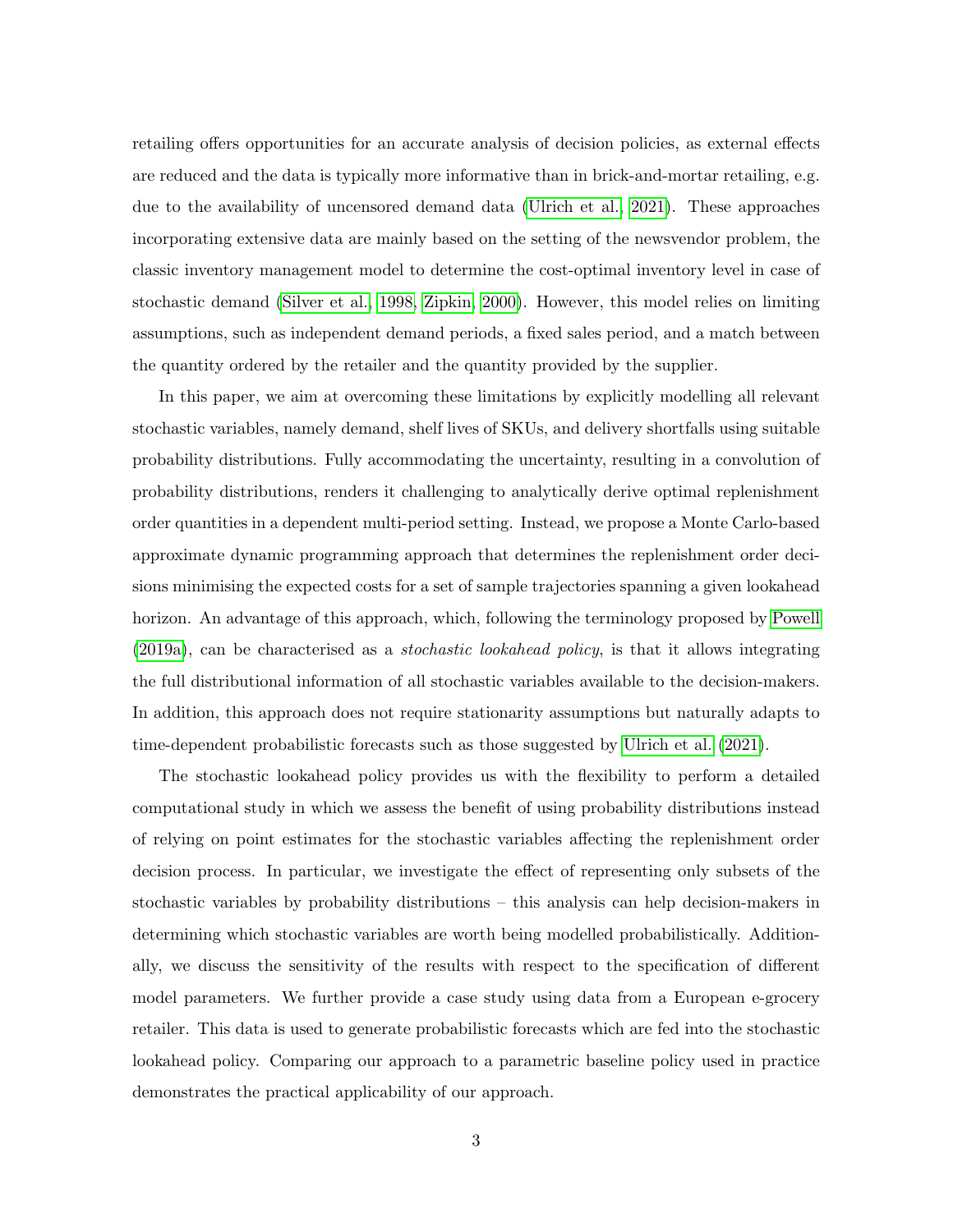## <span id="page-3-0"></span>2 A model for e-grocery inventory management

In this section, we provide a problem description for the business case and introduce our modelling framework. We start with a simple single-period setting, proceed to a multi-period setting and then describe our probabilistic models for supply shortages and spoilage.

## <span id="page-3-1"></span>2.1 Problem description

In e-grocery, customers order groceries online and the retailer directly delivers the purchase from local distribution warehouses to the customer. This leads to different challenges and opportunities for inventory management optimisation compared to traditional store retailing. E-grocery retailing requires the additional fulfilment processes picking and delivery which increases the time between the replenishment order for an SKU and its availability to the customer. This longer lead time decreases the expected forecasting accuracy of relevant variables, such as the inventory at the beginning of the demand period considered. Depending on the features used for demand forecasting, the longer lead time may also reduce the forecasting accuracy, as less information is available at an earlier decision period. A further challenge results from the high service-level targets of 97% to 99% in e-grocery [\(Ulrich et al., 2021\)](#page-29-3).

Opportunities for inventory management optimisation result from new types of data in e-grocery that are not available in traditional store retailing. During the ordering process no in-stock information is available to the customer, which allows to monitor customer preferences and, therefore, yields uncensored demand data. Furthermore, customers are able to select a delivery slot up to fourteen days in advance. This provides information on 'known demand', which equals the customer order quantity for a future delivery period at the time of determining the replenishment order quantity of the retailer. This information can be incorporated into the forecast of demand. Figure [1](#page-4-0) displays the mean average percentage forecast error as a function of the lead time of the e-grocery retailer when applying a linear regression for all SKUs within the categories fruits and vegetables in the demand period January 2019 to December 2019. We observe that the forecasting accuracy measured by the mean average percentage error strongly decreases with an increase in the lead time, as less demand information is available for high lead times. An additional opportunity results from the fulfilment processes within the warehouse. As the stowing and picking processes are in the retailer's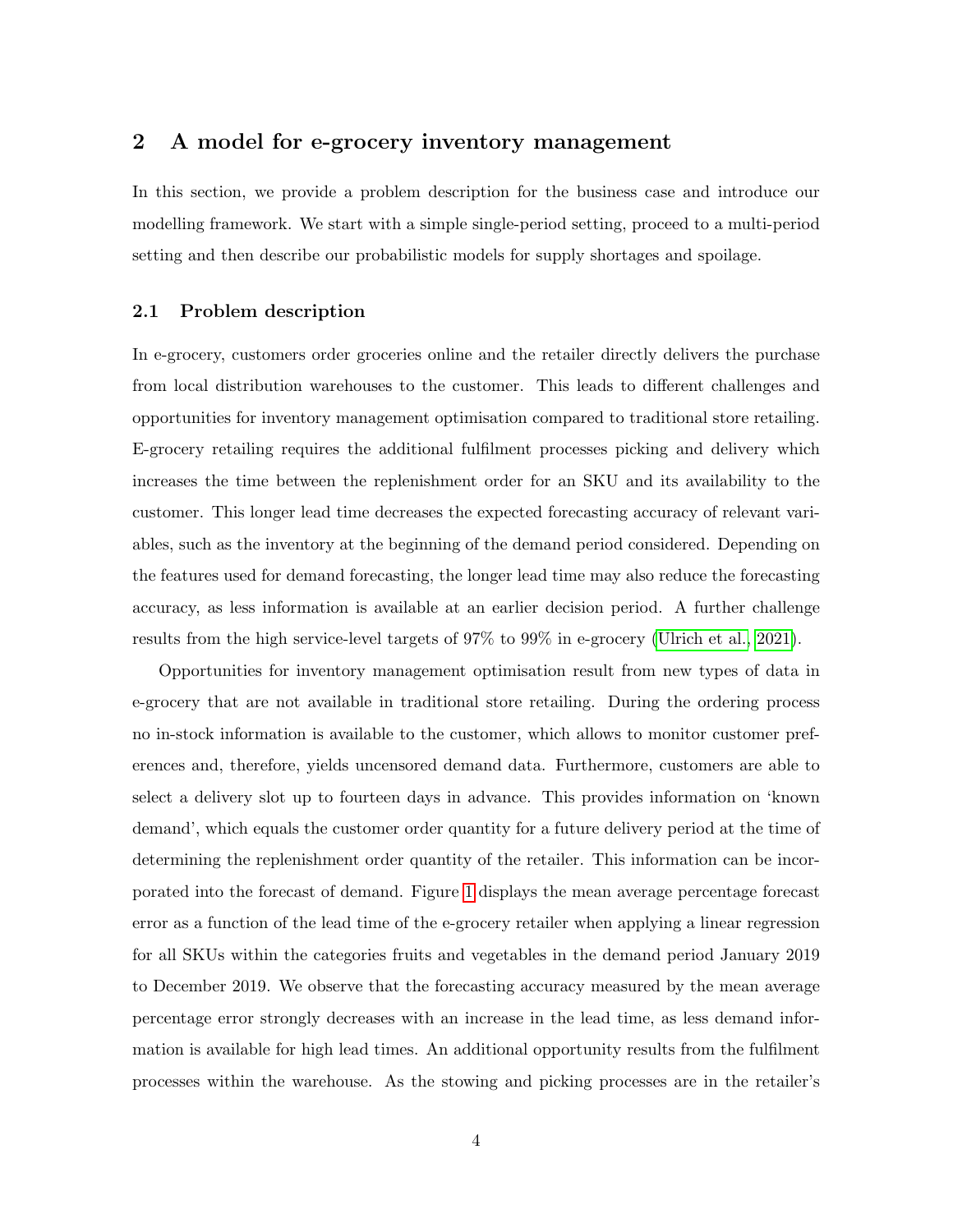control, we can assume that units of a SKU are picked and delivered to the customer according to the First In – First Out (FIFO) principle, that is, the oldest SKUs are sold first.



<span id="page-4-0"></span>Figure 1: Mean average percentage error (mape) as a function of the lead time of the e-grocery retailer for all SKUs within the categories fruits and vegetables in the demand period January 2019 to December 2019.

## 2.2 A basic single-period setting

Recent contributions in the e-grocery literature rely on several restrictive assumptions, such as independent demand periods [\(Ulrich et al., 2021,](#page-29-3) [Ulrich et al., 2022\)](#page-30-2). Considering perishable SKUs with a shelf life of only one demand period, minimising expected costs  $E[C(q_t)]$  for each period  $t = 1, \ldots, T$  individually leads to minimised expected total costs over the whole time horizon. Assuming that excess inventory generates spoilage costs of h (per unit) while excess demand leads to costs of b, the cost-optimal delivery quantity  $q_t^*$  given stochastic demand  $D_t$ can be derived by minimising

$$
E[C(q_t)] = h \cdot E(q_t - D_t)^{+} + b \cdot E(D_t - q_t)^{+}.
$$
 (1)

According to the newsvendor model the cost-optimal service level target equals  $\alpha = b/(b +$ h) and yields the optimal order quantity at the  $\alpha$ -quantile of the (estimated) cumulative distribution function (CDF)  $F$  of demand [\(Silver et al., 1998,](#page-29-1) [Zipkin, 2000\)](#page-30-1). Then, the optimal replenishment order quantity  $q_t^*$  can be calculated as

$$
q_t^* = F^{-1}(\alpha). \tag{2}
$$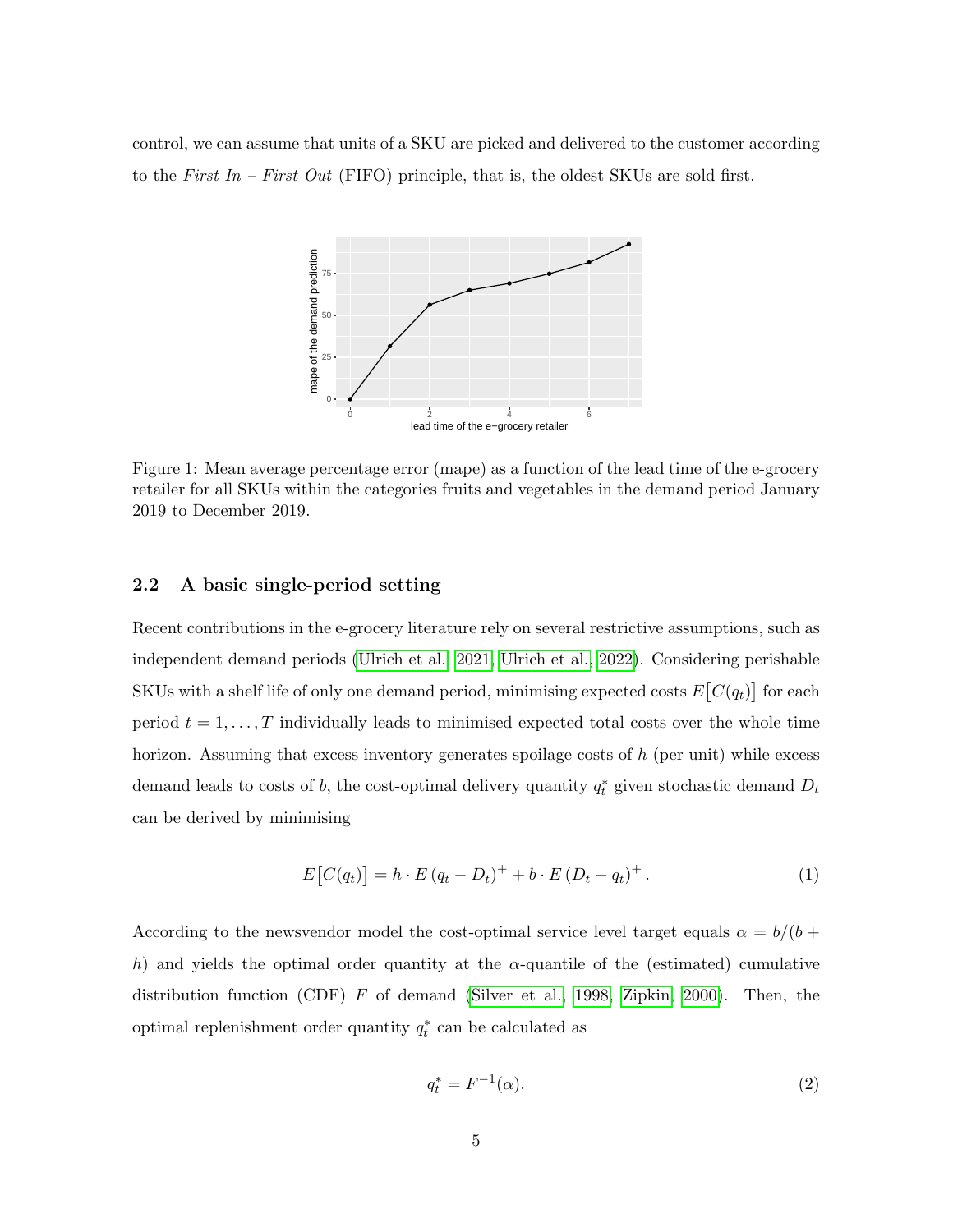A suitable specification of the demand distribution  $F$ , which is unknown and thus needs to be estimated, is of crucial importance (e.g. [Bensoussan et al., 2007,](#page-27-0) [Levi et al., 2007,](#page-28-5) [Levina](#page-28-6) [et al., 2010\)](#page-28-6).

In the single-period setting, introducing a lead time  $\tau$ , such that the order amount  $q_t$  to arrive in period t has to be ordered in period  $t - \tau$ , may affect the forecast accuracy of the demand distribution, but does not change the model. We denote the order amount ordered in period  $t - \tau$  to be delivered in period t by  $r_{t-\tau,t}$ . Assuming that the full amount is delivered, we have  $q_t = r_{t-\tau,t}$ . We further assume that the replenishment order quantity cannot be adjusted by the retailer after its determination in  $t - \tau$ .

## 2.3 Multi-period setting

Most SKUs have a shelf life of more than one demand period, thus allowing the transfer of excess inventory at the end of any demand period into the following period [\(Kim et al., 2014\)](#page-28-0). In such a multi-period setting, the replenishment order quantity for any period  $t$  affects the inventory of the following periods  $t + 1, \ldots, T$ . Assuming that demand shortages cannot be compensated within a future demand period, we obtain

$$
I_{t+1} = \max(I_t + q_t - D_t, 0),
$$
\n(3)

where  $I_t$  is the inventory at the beginning of period t. As excess inventory can be transferred to the following period, it does not lead to spoilage costs  $h$  anymore but to inventory costs v per unit and period. By assuming periodical replenishments, we can ignore potential fixed order costs in our model and obtain expected costs for demand period t as

$$
E[C(q_t)] = v \cdot E(I_t + q_t - D_t)^+ + b \cdot E(D_t - I_t - q_t)^+.
$$
\n(4)

In general, this dependence structure violates the assumption of independent demand periods in the newsvendor setting. Instead of minimising costs for each demand period separately, in this dynamic optimisation problem we aim to simultaneously consider consecutive periods affected by the replenishment order decision [\(Alden and Smith, 1992\)](#page-27-1). If  $\tau > 0$ , the inventory  $I_{t+\tau}$  is unknown in period t when the order decision  $r_{t,t+\tau}$  has to be placed and needs to be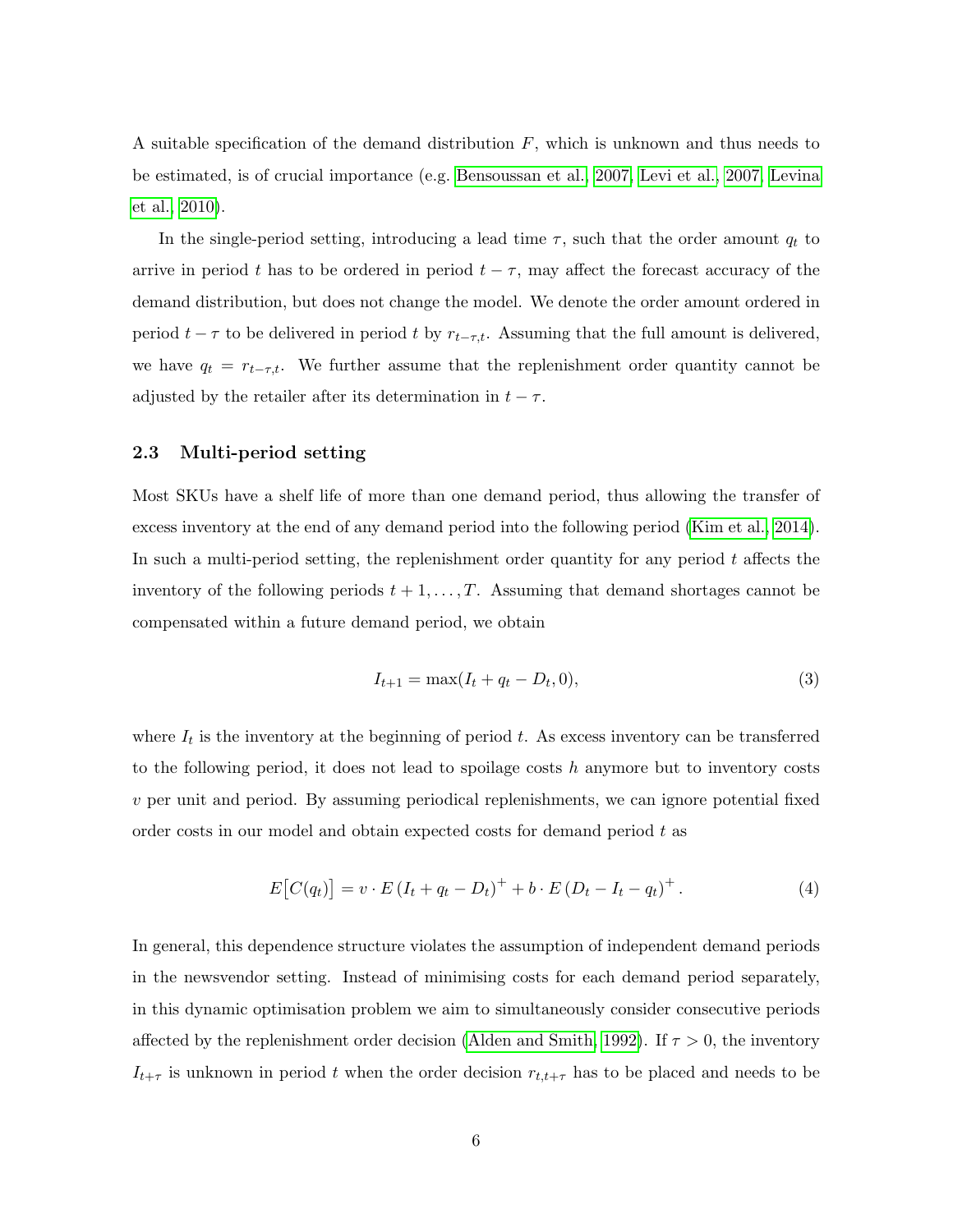considered as an additional stochastic variable in the order decision problem. Therefore, in addition to the prediction of demand, determining optimal replenishment order quantities in this multi-period setting requires an accurate forecast of the inventory level distribution at the beginning of period  $t + \tau$  when the order placed in period t is delivered.

## <span id="page-6-0"></span>2.4 Modelling supply shortages

In general, retailers face the risk of supply shortages, e.g. due to supply constraints in the distribution channels. This problem is referred to as random yield in the literature. The quantity delivered by the supplier  $Q_t$  becomes stochastic and depends on the quantity ordered, while it cannot exceed this quantity. If the relative supply shortage was known and constant, a retailer could simply add the percentage of known shortage to the specified replenishment order quantity to derive the target order quantity. However, supply shortages are neither constant nor known in retail practice, but rather follow an unknown probability distribution. For a positive lead time  $\tau > 0$ , supply shortages further affect the forecast on the distribution of inventory at the beginning of the demand period and increase uncertainty. In case of random yield, the optimal replenishment order quantity for given estimated inventory and demand increases.

Existing supply-uncertainty literature assumes that retailers know their suppliers' true supply distributions, see e.g. [Yano and Lee](#page-30-3) [\(1995\)](#page-30-3), [Grasman et al.](#page-28-7) [\(2007\)](#page-28-7), and [Tomlin](#page-29-5) [\(2009\)](#page-29-5). [Noori and Keller](#page-29-6) [\(1986\)](#page-29-6) were among the first to address problems where supply and demand are both random, deriving the optimal order quantity for the unconstrained newsvendor problem with random yield. [Parlar et al.](#page-29-7) [\(1995\)](#page-29-7) allow for non-stationary supply by assuming that supply follows a Bernoulli process, i.e. the realisation of no or complete supply. To the best of our knowledge, there is no literature considering partial and complete supply shortages in the same model. In our model, we consider three different supply states  $G_t$ , namely complete delivery (state 1), a cancellation of the total delivery (state 2), and partial delivery (state 3), determining the relative proportion of supply  $\delta_t$  in each demand period t. Since supply shortages often result from persistent problems in the supply chain, we model the sequence of supply states using a homogeneous Markov chain, specified by transition probabilities and its stationary distribution. In case of partial delivery, the proportion of units supplied is as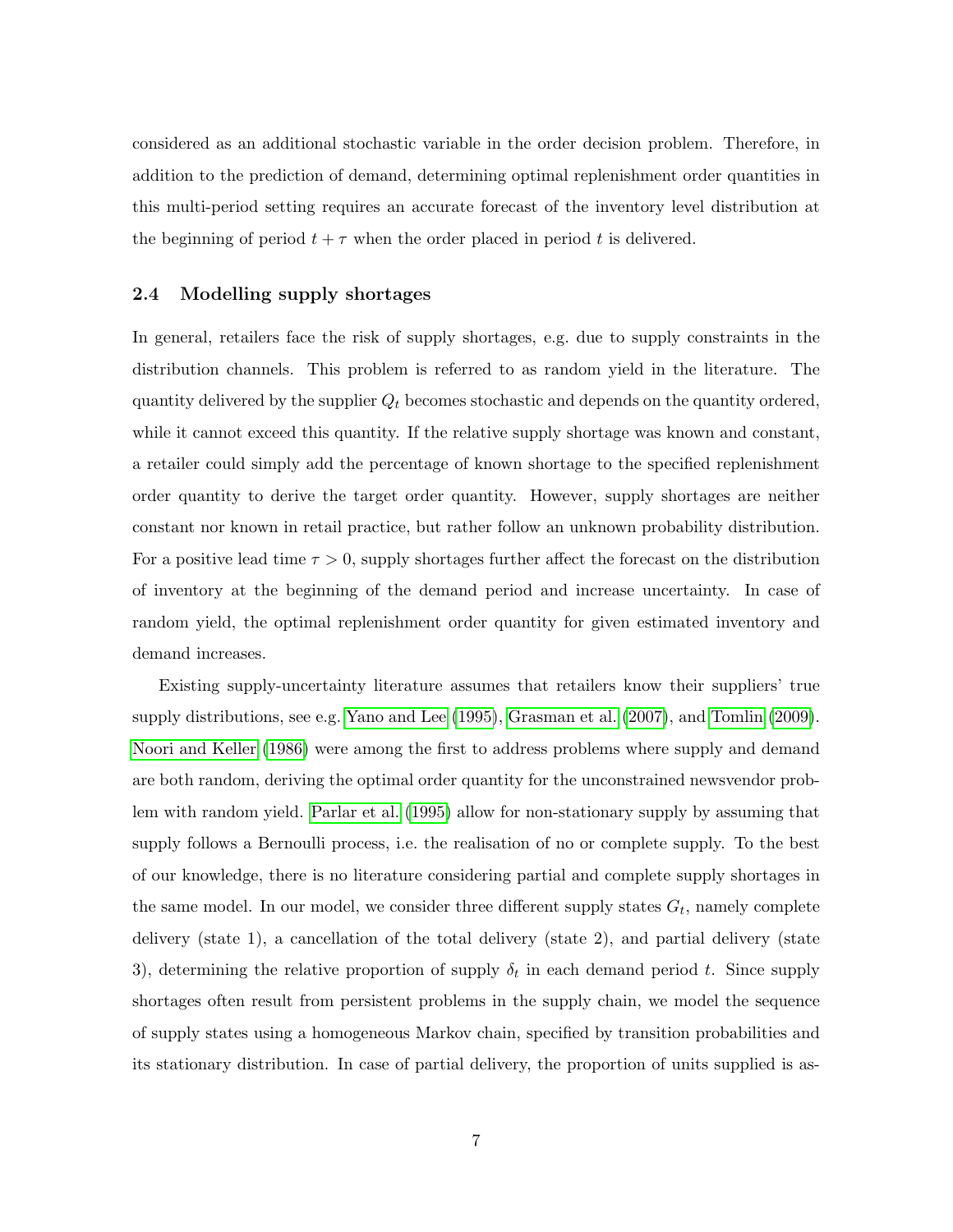sumed to follow a Beta distribution with additional point masses on zero and one, respectively [\(Ospina and Ferrari, 2012\)](#page-29-8).<sup>[1](#page-7-0)</sup>

## <span id="page-7-1"></span>2.5 Modelling shelf lives

Classical multi-period inventory management models, such as the economic order quantity (EOQ) model [\(Silver et al., 1998,](#page-29-1) [Zipkin, 2000\)](#page-30-1), implicitly assume infinite shelf lives. However, many SKUs in grocery retailing have a finite shelf life, evoking spoilage costs and stock reductions if they are not sold within their shelf life. The resulting reductions in the inventory level need to be considered in the replenishment order decision. Therefore, forecasts on the distribution of the inventory in a multi-period setting require a detailed analysis of this stochastic variable. Existing contributions in the literature discuss the cases of fixed and stochastic shelf lives; see the surveys of [Nahmias](#page-29-9) [\(1982\)](#page-29-9) and [Raafat](#page-29-0) [\(1991\)](#page-29-0). Most literature considering finite shelf lives assumes that the number of sales periods is known (e.g. [Myers,](#page-28-8) [1997,](#page-28-8) [Chowdhury and Sarker, 2001,](#page-27-2) [Viswanathan and Goyal, 2002\)](#page-30-4). However, for SKUs such as fruits and vegetables, the number of sales periods is more realistically represented by a random variable. The associated probability distribution can be estimated by modelling the decay of the SKUs in the course of time. The rate of decay can be described by a constant fraction of the given inventory or by following a rate that changes according to an underlying function [\(Raafat, 1991\)](#page-29-0), as for example an exponential distribution [\(Nahmias, 1982\)](#page-29-9).

We model the shelf life of a SKU in days using an empirical discrete distribution that is estimated from historical data. As discussed in detail in Section [A.2](#page-31-0) in the Appendix, this empirical distribution can be used to derive the conditional probability of a unit of the SKU being spoiled after a certain number of days, given it was still saleable in the period before. Denoting the resulting total number of spoiled units at the end of period t by  $Z(i_t)$  leads to the following function of expected costs for a certain period:

$$
E[C(q_t)] = v \cdot E(I_t + Q_t - D_t)^+ + b \cdot E(D_t - I_t - Q_t)^+ + h \cdot E(Z(I_t)).
$$
 (5)

<span id="page-7-0"></span><sup>&</sup>lt;sup>1</sup>See Section [A.1](#page-30-5) in the Appendix for technical details.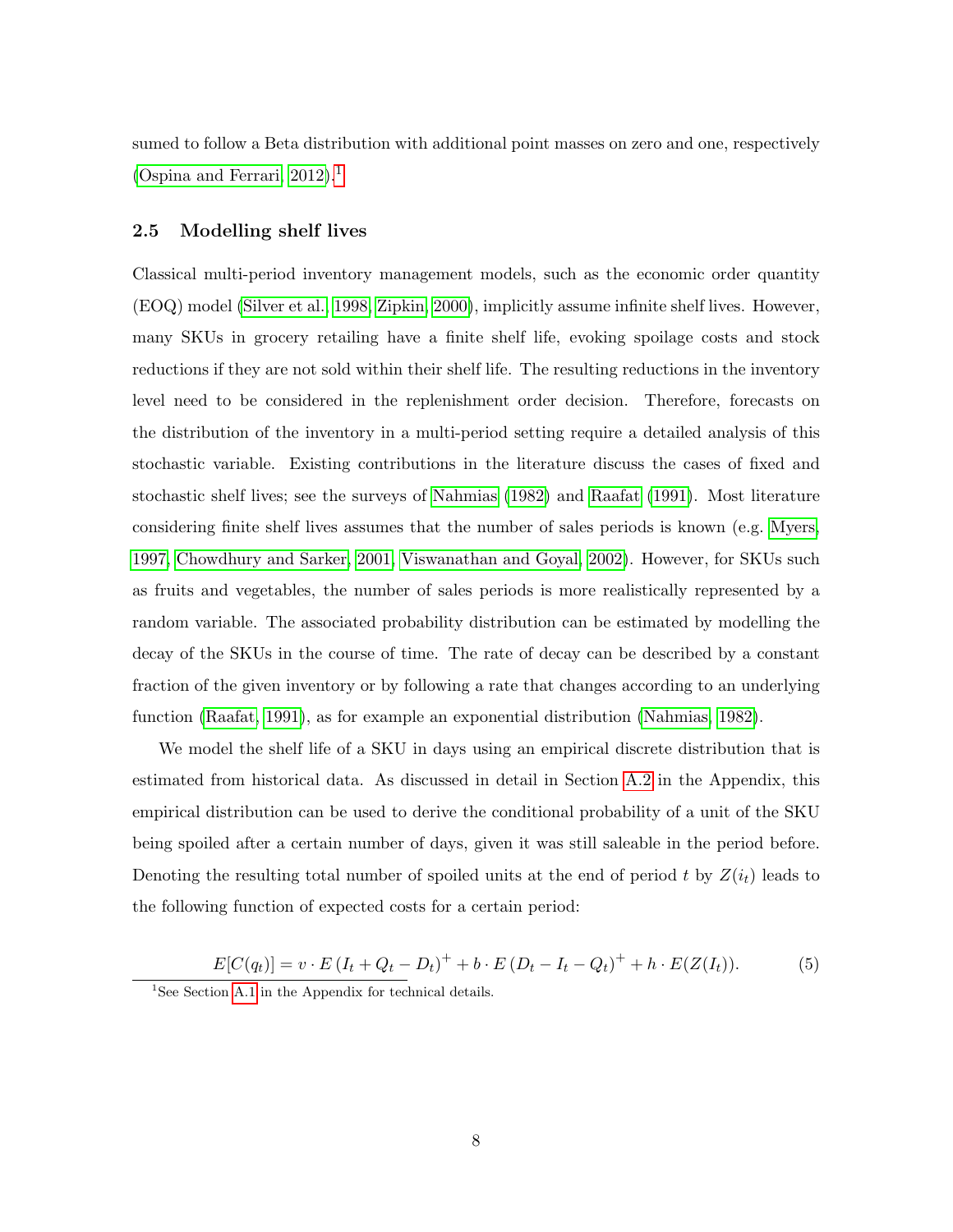## 3 Stochastic dynamic optimisation

The model elements described in Chapter [2](#page-3-0) form the basis for representing the dynamics of the inventory system in a discrete-time model operating on the level of demand periods. In the following, we describe these dynamics in detail and introduce a stochastic lookahead policy that is capable of exploiting the representation of uncertain parameters as probability distributions for determining replenishment order quantities.

#### <span id="page-8-0"></span>3.1 Modelling the dynamics of the inventory system

In our model, the state at the beginning of period t is represented by a state variable  $S_t$ .  $S_t$ comprises the inventory vector  $i_t$  (where each element  $i_{t,j}$  corresponds to the number of available units delivered j periods before), the supply state in the previous period  $G_{t-1}$  (see Section [2.4\)](#page-6-0), and the ordered (but not yet delivered) replenishment quantities  $r_{t-\tau,t}, \ldots, r_{t-1,t+\tau-1}$ . The transition to the next state  $S_{t+1}$  is not only affected by  $S_t$ , but also depends on the realisation of the stochastic variables demand, supply, and spoilage during period  $t$  as well as on the replenishment order decision  $r_{t,t+\tau}$  resulting from the order policy.

In our model, we make the (simplifying) assumption that this transition follows from a sequence of events occurring within the period  $t$  (see the visualisation in Figure [2\)](#page-9-0). At the beginning of a demand period, there is a starting inventory  $i_t$ . At this moment, the first element  $i_{t,0}$  in the vector  $i_t$  equals 0; it will only be changed when the supply is realised in the course of the period. The first thing happening in t is the replenishment order decision  $r_{t,t+\tau}$ affecting supply in the future period  $t+\tau$ ; it has to be taken without information regarding the realisations of supply and demand in period t that only become known later. After the order decision, the supply  $q_t(r_{t-\tau,t})$  becomes known. This results in the aforementioned change in the inventory yielding the vector  $i'_t$  with  $i'_{t,0} = q_t$ .

Then, demand  $d_t$  becomes known. Given the e-grocery business case introduced in Section [2.1,](#page-3-1) we assume that SKUs are picked from the inventory according to a FIFO principle. After taking the (satisfiable) demand out, the new inventory is written as  $i_t''$ . This inventory state is then used to parametrise the spoilage distribution from which a spoilage realisation vector  $z_t = Z(i''_t)$  is sampled. The spoilage yields a new inventory vector  $i''_t$  representing the inventory at the end of period t.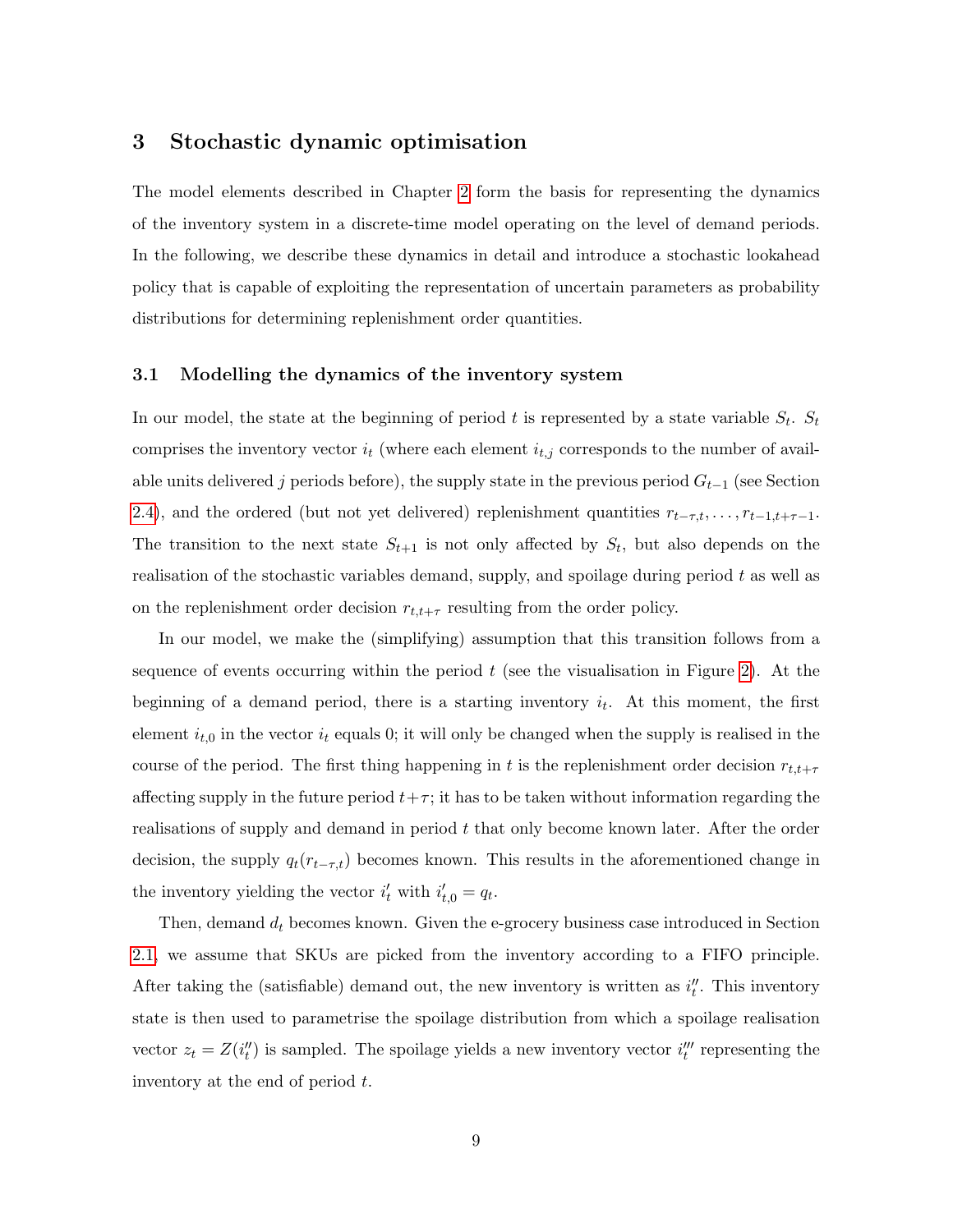To obtain the inventory state  $i_{t+1}$  at the beginning of  $t+1$ , the elements of the vector  $i_t^{\prime\prime\prime}$ are shifted to the right by one, and  $i_{t+1,0}$  is set to 0. The other elements of the state variable  $S_{t+1}$  are given by the supply state  $G_t$  and the vector with the replenishment order quantities that is augmented with  $r_{t,t+\tau}$ .



<span id="page-9-0"></span>Figure 2: Structure of one demand period

Given a state  $S_t$ , the cost  $C(S_t)$  incurred during a period t are assumed to consist of a cost b caused by each unit of lost sales, inventory cost of  $v$  per unit in stock at the end of the period, and a spoilage cost h per unit that is spoiled; we use the function  $Z(i)$  to represent the sum of the spoiled units over all elements of the inventory vector. For a given realisation of all random variables, the cost function can be written as:

$$
C(S_t) = b \cdot (d_t - i'_t)^+ + h \cdot z_t + v \cdot i''_t.
$$
 (6)

The expected cost incurred in period  $t$  can then be written by using the probability distributions of the uncertain quantities; note that with the exception of the demand, these distributions are state-dependent, that is, they depend on  $S_t$ .

$$
E\big[C(S_t, r_{t,t+\tau})\big] = b \cdot E\big(D_t - I'_t(r_{t-\tau,t})\big)^+ + h \cdot E\big(Z\big(I''_t\big)\big) + v \cdot E\big(I''_t\big) \tag{7}
$$

Due to the lead time  $\tau$ , the replenishment order decision  $r_{t,t+\tau}$  taken in period t does not affect the cost in period t but the cost in period  $t+\tau$ . This becomes relevant when considering a given planning horizon  $T$  for which we can compute the total expected cost as the sum of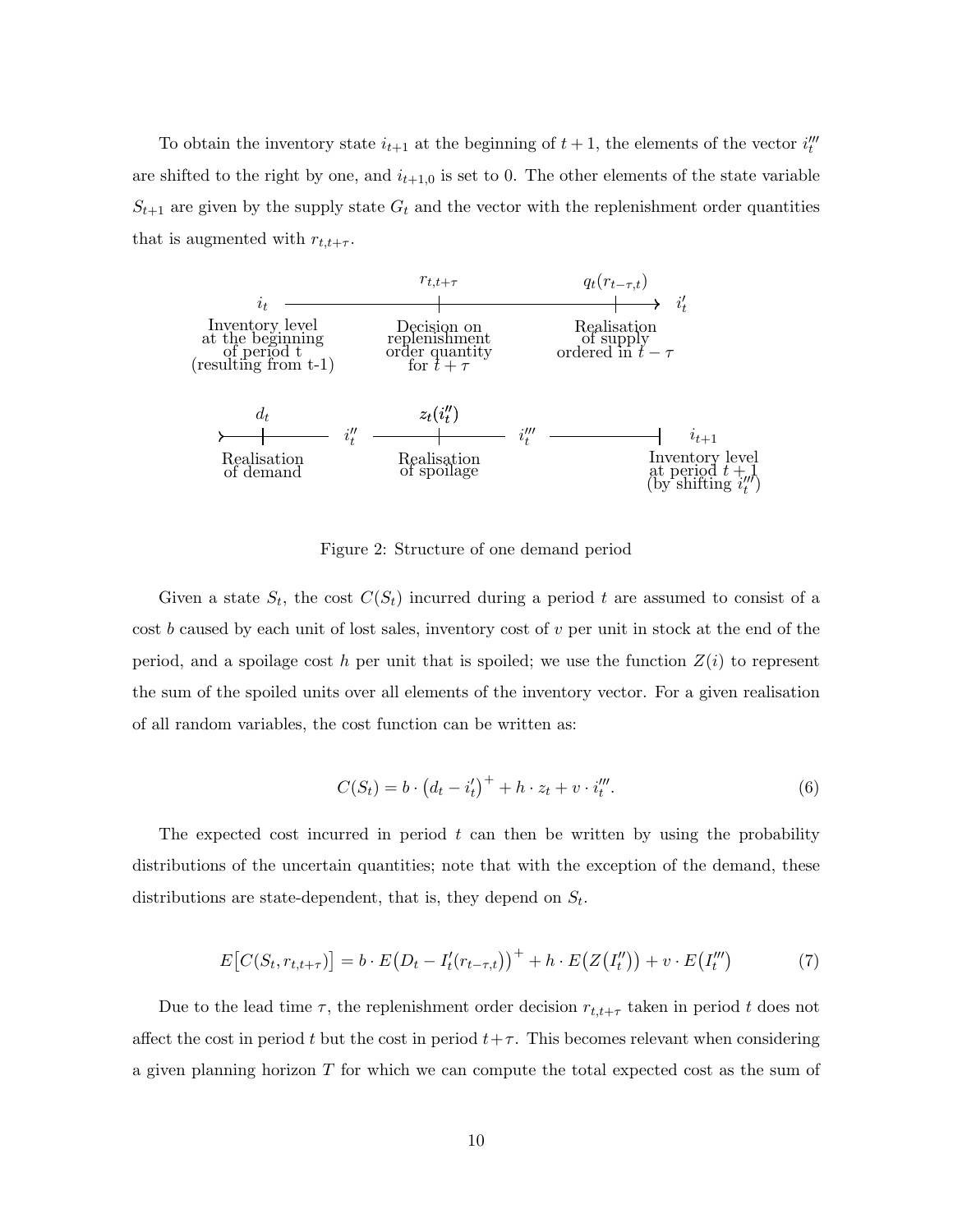the per-period costs:

$$
E\left[\sum_{t=1}^{T} C(S_t, r_{t,t+\tau})\right].
$$
\n(8)

#### <span id="page-10-0"></span>3.2 A lookahead-based decision policy

Based on the state-transition model and the cost function explained above, we can formulate the inventory management problem as a stochastic dynamic optimisation problem. In the following presentation of this problem and the lookahead policy that we propose for solving it, we use terminology and notation conventions proposed by [Powell](#page-29-4) [\(2019a\)](#page-29-4).

Assuming that we would like to minimise the total expected cost over a planning horizon of length T, we can state this problem as the problem of finding a policy  $\pi$  that, given the state information  $S_t$  at the beginning of a period t, determines the replenishment order decision  $r_{t,t+\tau}^{\pi}(S_t)$  that minimises the following objective function:

$$
\min_{\pi} \left( E \left[ \sum_{t=1}^{T} C(S_t, r_{t, t+\tau}^{\pi}(S_t)) \right] \right). \tag{9}
$$

To address this stochastic dynamic optimisation problem, we propose a stochastic lookahead policy in which we use a Monte Carlo simulation to capture the effect of the replenishment order decision  $r_{t,t+\tau}$  taken in period t on future periods for a lookahead horizon of length H. As discussed e.g. in [Powell](#page-29-10) [\(2019b\)](#page-29-10), this type of policy exhibits several favourable properties: Instead of relying on simplifying assumptions and point estimates, it is able to explicitly incorporate the full distributional information regarding uncertain parameters. Furthermore, it can be used in non-stationary settings in which the probability distributions of the stochastic variables (e.g. demand) vary over time.

Concerning the lookahead horizon  $H$ , observe that the first period that the order decision taken at t has an effect on is the period  $t + \tau$  in which the order is supposed to be delivered; we thus choose  $H \geq \tau$ . We denote the number of lookahead periods exceeding  $\tau$  with  $\nu$ , that is,  $H = \tau + \nu$ . Let us first assume that  $H = \tau$  (that is,  $\nu = 0$ ). In that case, for a given state  $S_t$  and for a given replenishment order decision  $r_{t,t+\tau}$ , we can approximate the expected cost  $E(C(S_{t+\tau})|S_t, r_{t,t+\tau})$  in period  $t+\tau$  by simulating N sample paths starting at period t and ending at period  $t + \tau$ . For a sample path n,  $C(S_{t+\tau}^n)|S_t, r_{t,t+\tau}$  is obtained by simulating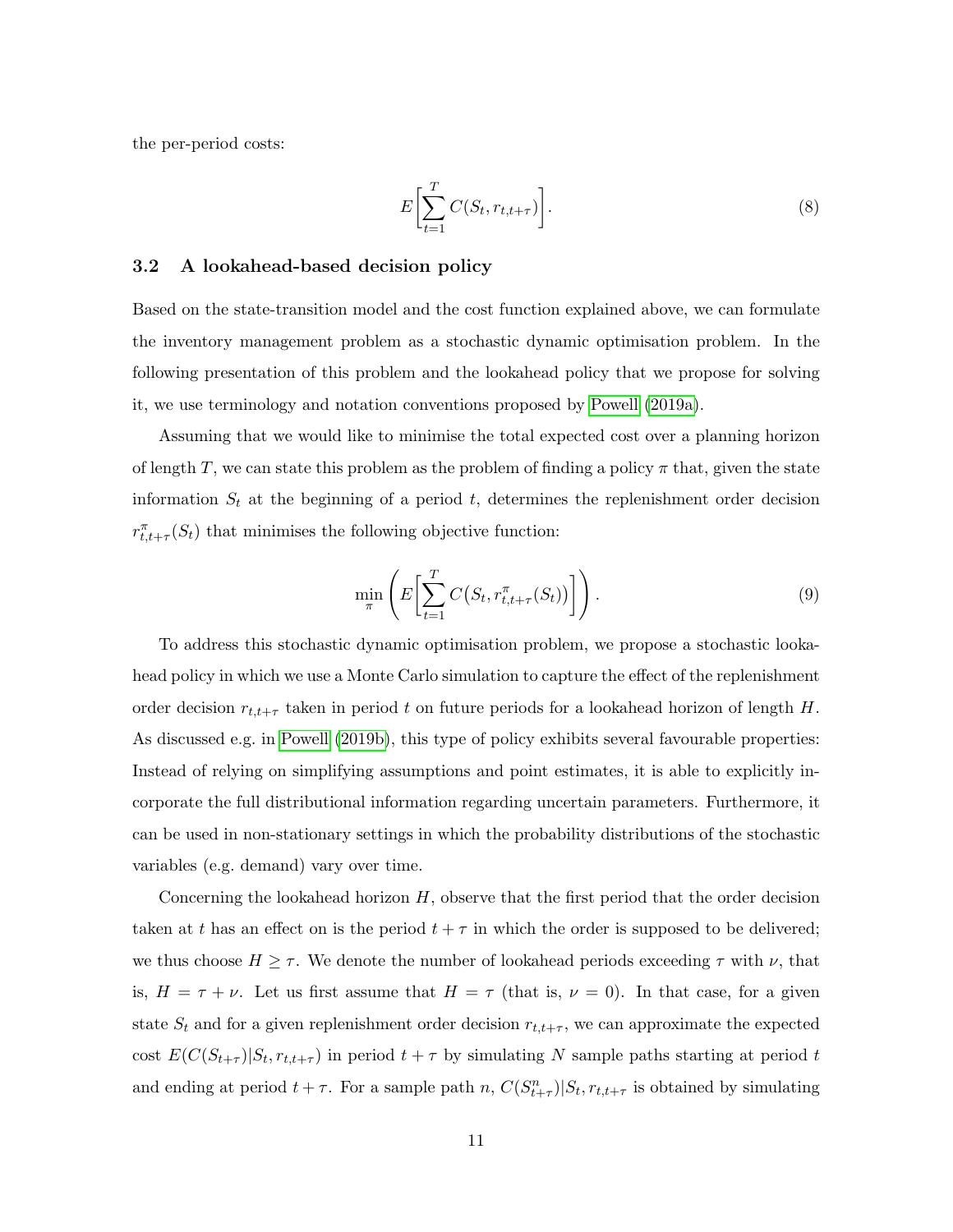the state-transition logic described in Section [3.1](#page-8-0) from start state  $S_t$  using the given decision  $r_{t,t+\tau}$  and random samples from the distributions representing supply, demand, and spoilage in each of the simulated periods from t to  $t + \tau$ . In this setting, the optimisation problem to be solved in each period  $t$  reads as follows:

$$
E\big(C(S_{t+\tau})|S_t, r_{t,t+\tau}\big) \approx \Big\{\frac{1}{n}\sum_{n=1}^N C(S_{t+\tau}^n) | S_t, r_{t,t+\tau}\Big\}.
$$
 (10)

If our lookahead horizon  $H > \tau$ , that is if  $\nu > 0$ , we extend the sample paths described above until the final period  $t + H$  of the horizon. The costs in the lookahead periods after  $t + \tau$  are not only affected by the decision  $r_{t,t+\tau}$  to be taken in t, but also by the "simulated" decisions  $r_{t',t'+\tau}$  taken in periods t' with  $t < t' \leq t + \nu$  that are part of the lookahead. To reflect the relative decrease in importance of impact on the decision  $r_{t,t+\tau}$ , we use a discount factor  $\rho$ . Note that while the lookahead decisions  $r_{t',t'+\tau}$  for  $t' > t$  are not implemented, they are nonetheless part of the optimisation problem reading as follows:

$$
\min_{r_{t,t+\tau}, \dots, r_{t+\nu, t+\tau+\nu}} \left\{ \frac{1}{n} \sum_{n=1}^{N} \sum_{t'=t}^{t+\nu} \rho^{t'-t} C(S_{t'+\tau}^n) \mid S_t, r_{t,t+\tau} \right\}.
$$
\n(11)

Observe that the optimisation does not involve costs occurring in the periods before  $t+\tau$ , since they are not affected by the decisions involved in the lookahead.

## <span id="page-11-0"></span>4 Simulation-based analysis

In this section, we examine the value of explicitly incorporating distributional information for the stochastic variables demand, spoilage, and supply shortage instead of point forecasts (expected values) when determining replenishment order decisions using the policy described in the previous section. In the field of decision analysis, the improvement in expected performance resulting from using full distributional information is called *expected value of including* uncertainty (EVIU), see e.g. [Morgan et al.](#page-28-9) [\(1990\)](#page-28-9) for a detailed description of EVIU and its relation to the value of information in economics. In the context of stochastic programming, the same concept is typically referred to as *value of the stochastic solution* (VSS), see e.g. [Birge and Louveaux](#page-27-3) [\(2011\)](#page-27-3). While most analyses regarding EVIU and VSS compare the consideration of distributions for all stochastic variables to using no distributions at all, in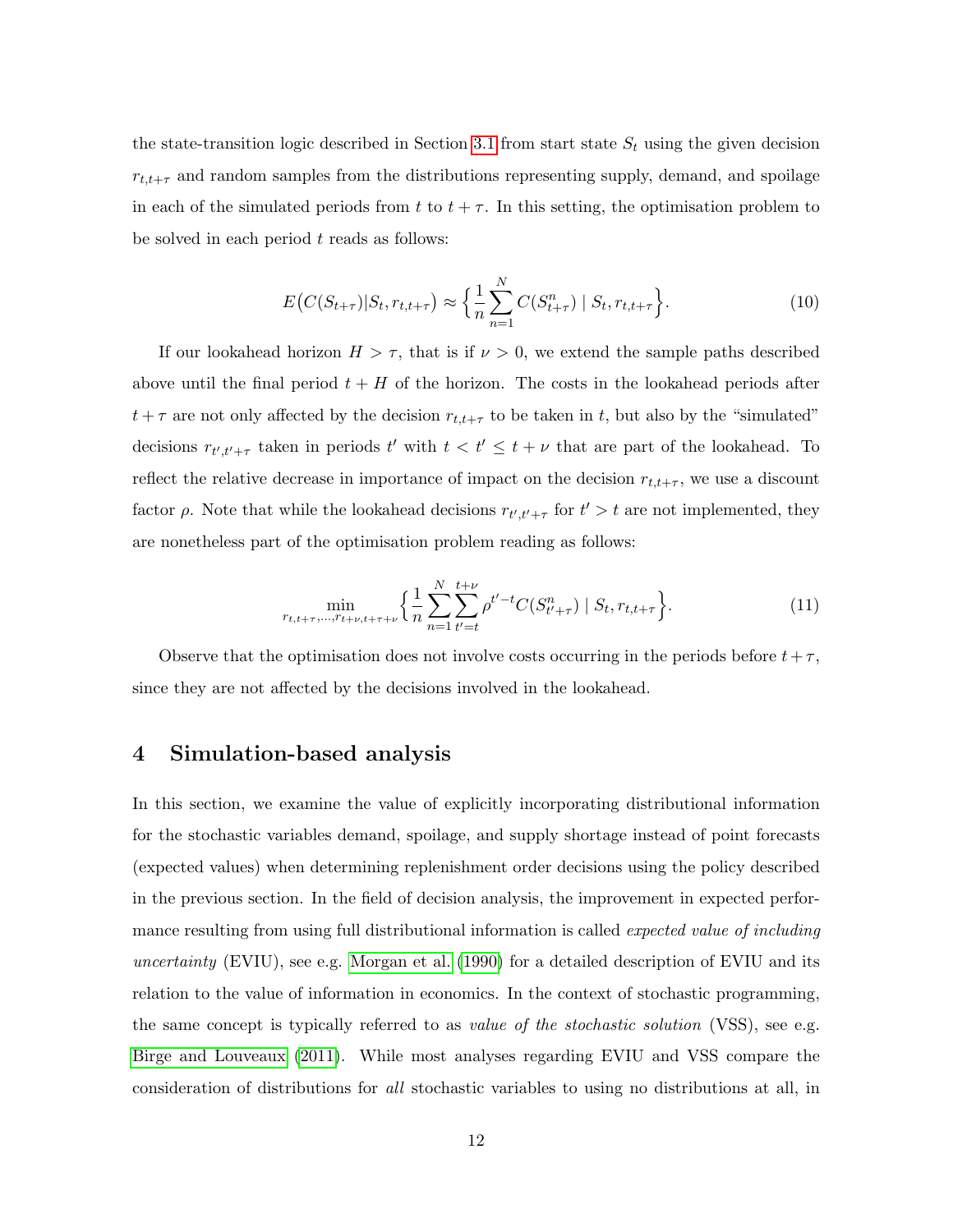the following investigation, we examine the value of considering distributions for each subset of the stochastic variables.

In a practical setting, the resulting values can be compared to the costs incurred by the collection and processing of the data needed for obtaining the distributional information regarding the respective stochastic variable(s). In particular, this allows the retailer to decide for each source of uncertainty whether a probabilistic representation is cost-efficient. In the following EVIU analysis, we consider the simplified situation in which the retailer knows the probability distribution for each source of uncertainty (demand, spoilage, shortages). In practice, estimation uncertainty also needs to be taken into account, but this is highly dependent on the quality of the data available to the retailer. The parameter values for the simulation study are chosen in accordance with data from our business case.

#### 4.1 The setup: distributions, parameters, and data

The simulated data set covers T consecutive demand and supply periods for one example SKU. Our data set provides information on demand, spoilage, and supply shortages. Considering perishable SKUs as introduced in the business case in Section [2.1,](#page-3-1) we use a specific parameter vector for the following analyses. In the online supplementary material, we provide a discussion on the sensitivity of our results with respect to the underlying parameter values.

As suggested by previous literature (see [Ulrich et al., 2021\)](#page-29-3), we assume that demand in period t follows a negative binomial distribution with mean  $\mu_t$  and size parameter  $k_t$ , i.e.

$$
d_t^{real} \sim NegBinom(\mu_t, k_t).
$$

In the simulations considered below, the retailer will either use this distribution or only an expected value (the mean of the distribution) when determining the replenishment order quantity. We reparameterise the distribution in terms of its mean  $\mu_t$  and variance  $\sigma_t^2 = \mu_t + \omega_t$ , with the relation  $k_t = \mu_t/(\sigma_t^2 - \mu_t)$ . To allow for non-stationary demand, we draw the parameters of the demand distribution in each period as  $\mu_t \sim Pois(\lambda_\mu)$  and  $\omega_t \sim Pois(\lambda_\omega)$ . For the subsequent analysis we assume  $\lambda_{\mu} = 100$  and  $\lambda_{\omega} = 300$  and assume demand to be independent over the different periods, for simplicity avoiding more complex structure such as seasonality. An example realisation of simulated demand over 100 periods is shown in Figure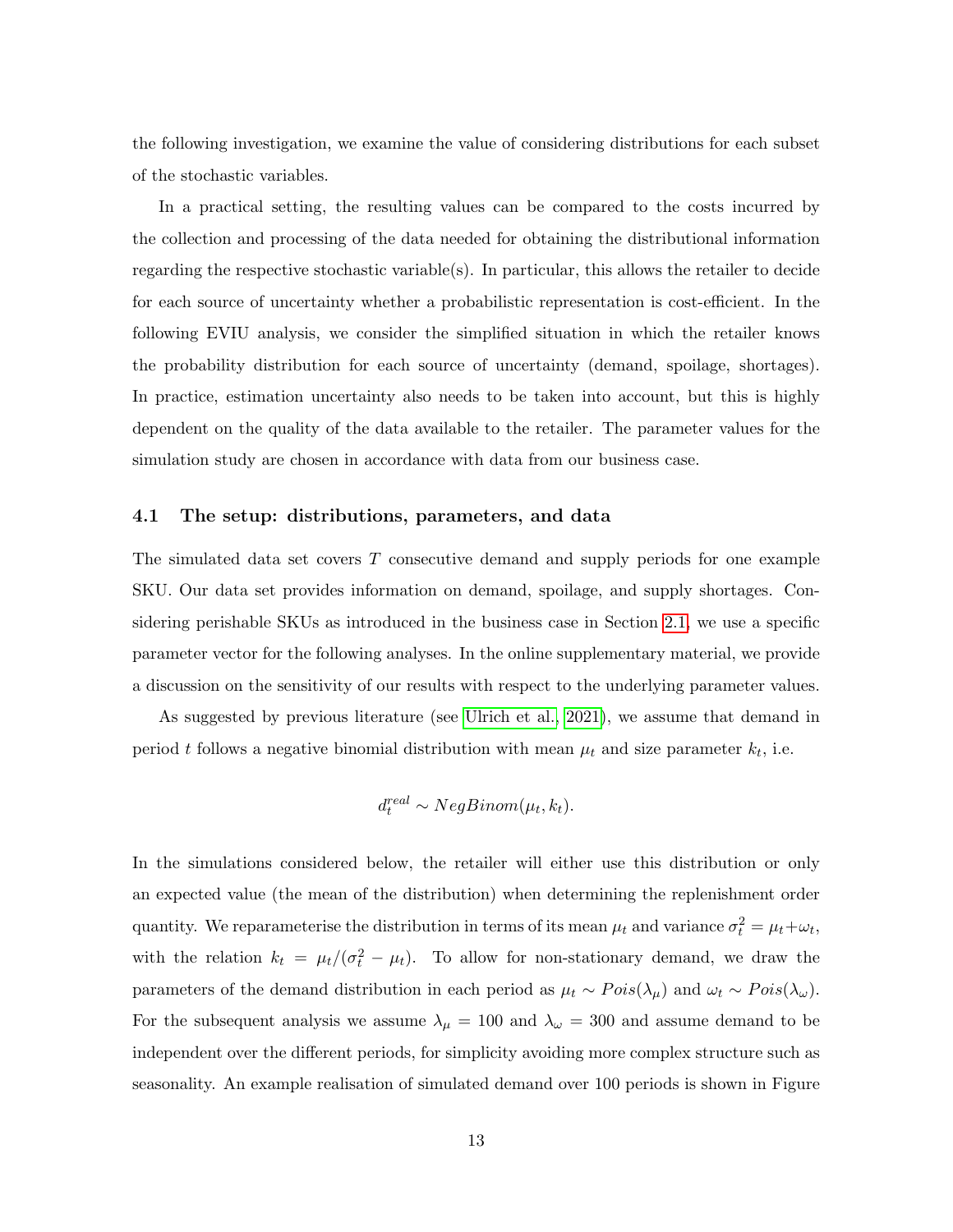<span id="page-13-0"></span>

Table 1: Distribution of the shelf life in the simulated data set.

[3](#page-14-0) (a).

The shelf life of the SKU is generated from the distribution with probability mass function  $f^{sl}(j)$ , as shown in Table [1,](#page-13-0) with  $j = 1$  corresponding to the situation in which the unit is spoiled at the end of the delivery period (i.e. day 0). The mean shelf life implied by this distribution is three periods. The conditional probabilities that a unit is spoiled after exactly j periods, given it was still saleable at the beginning of that period, are provided in Table [9](#page-31-1) in the Appendix. Again, below we consider two scenarios in which the retailer either makes use of the full shelf life distribution or only its mean.

We assume there to be three "states" of delivery: complete delivery (state 1), complete shortage (state 2), and partial delivery (state 3), with the sequence of delivery states across demand periods governed by the Markov chain with transition probability matrix (TPM)

$$
\Pi = \left(\begin{array}{ccc} 0.99 & 0.005 & 0.005 \\ 0.5 & 0.4 & 0.1 \\ 0.5 & 0.1 & 0.4 \end{array}\right).
$$

The associated stationary state distribution, also taken as the distribution for period  $t = 1$ , is  $\pi^* = (0.9804, 0.0098, 0.0098)^t$ . If the retailer is faced with partial supply shortage, i.e. if state 3 is active, then the realised relative amount of supply follows a beta distribution with shape parameters  $\alpha = 2$  and  $\beta = 3$ , leading to an average relative shortage of 60% in case of partial delivery and an overall average shortage of 1.57%. A corresponding example realisation of relative shortage for demand periods  $t = 1, \ldots, 100$  is given in Figure [3](#page-14-0) (b).

While most retailers are able to specify inventory, spoilage and short-term shortage costs, they are not able to track the long-term costs of stock-outs [\(Walter and Grabner, 1975,](#page-30-6) [Fisher](#page-28-10) [et al., 1994\)](#page-28-10). However, long-run objectives that impact expected future sales strongly affect the strategic service-level selection [\(Anderson et al., 2006\)](#page-27-4). In e-grocery retailing, very high service levels of 97% – 99% are considered, reflecting that overall shortage costs are evaluated significantly higher than inventory and spoilage costs (cf. [Ulrich et al., 2021\)](#page-29-3). In accordance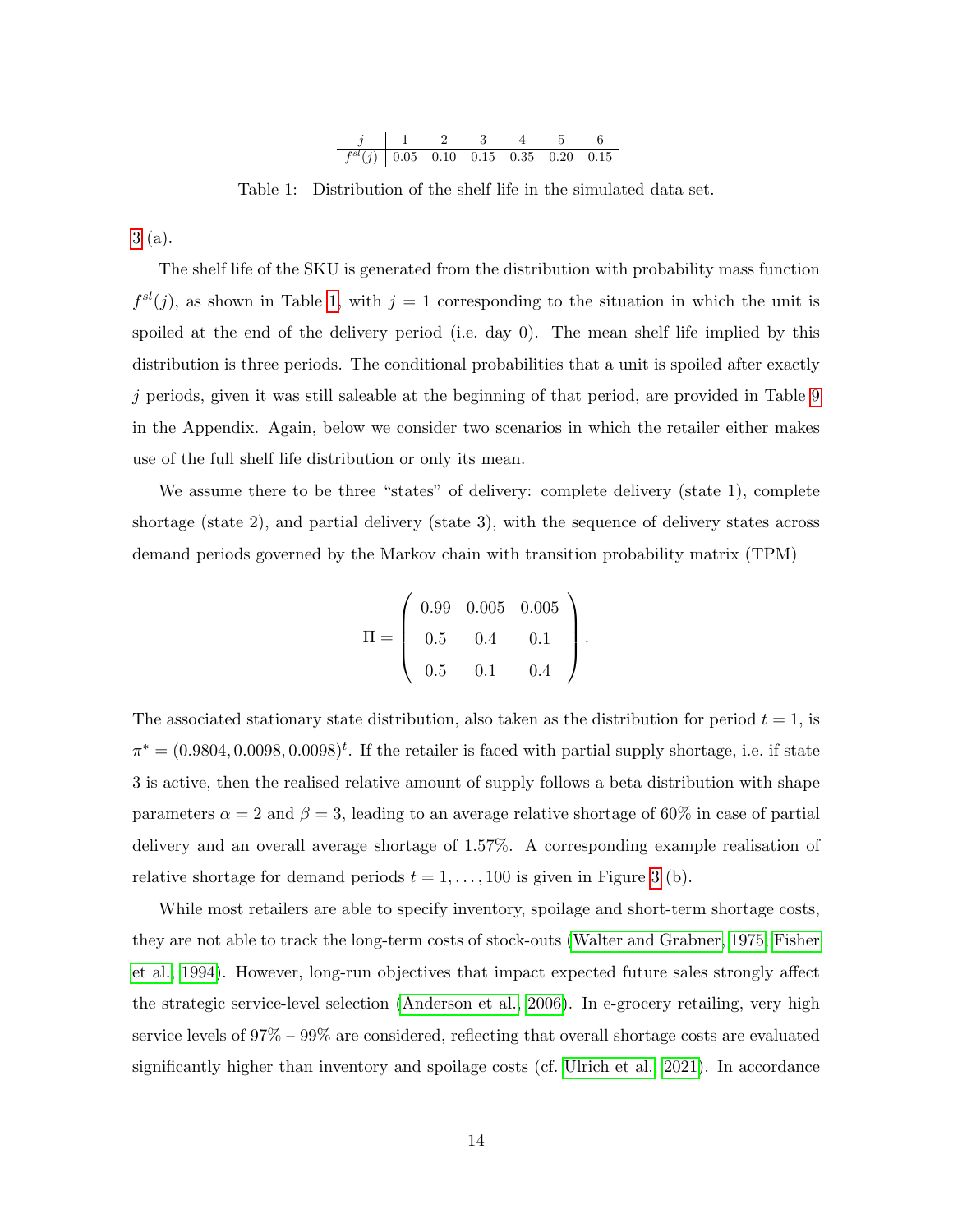

<span id="page-14-0"></span>Figure 3: Realisations of demand and shortage for demand period  $t=1,\ldots,100$ 

with the strategic environment given for the e-grocery retailer in our case study, we assume the costs for one unit excess demand to be  $b = 5$ , inventory costs to be  $v = 0.1$  per unit, and spoilage to generate costs of  $h = 1$  for the SKU considered. This relation between costs for excess inventory and shortages takes into account the high service-level target in e-grocery retailing. For the lookahead policy the absolute values of the cost parameters are not relevant, instead only the relation between these parameter values affects the solution determined by the model. A lead time of  $\tau = 3$  days is assumed to be required between the replenishment order decision and the delivery to the warehouse of the retailer.

## <span id="page-14-1"></span>4.2 Expected value of including uncertainty

We now investigate the relevance of distributional information for determining replenishment order decisions. To this end, for each source of uncertainty, we consider two different information settings: (i) the retailer only has an expected value of the uncertain quantity and (ii) the retailer knows the probability distribution. Given that we are interested in all possible combinations of these two levels for the three sources of uncertainty, we will investigate the eight scenarios depicted in Table [2.](#page-15-0)

For each scenario, the retailer optimises the replenishment order quantity in each demand period according to the information available (i.e. expected values or distributions) and using the lookahead policy described in Section [3.2.](#page-10-0) At the end of the period, realised demand, spoilage, and supply shortages generate costs according to the given cost parameters  $(h, v, b)$ .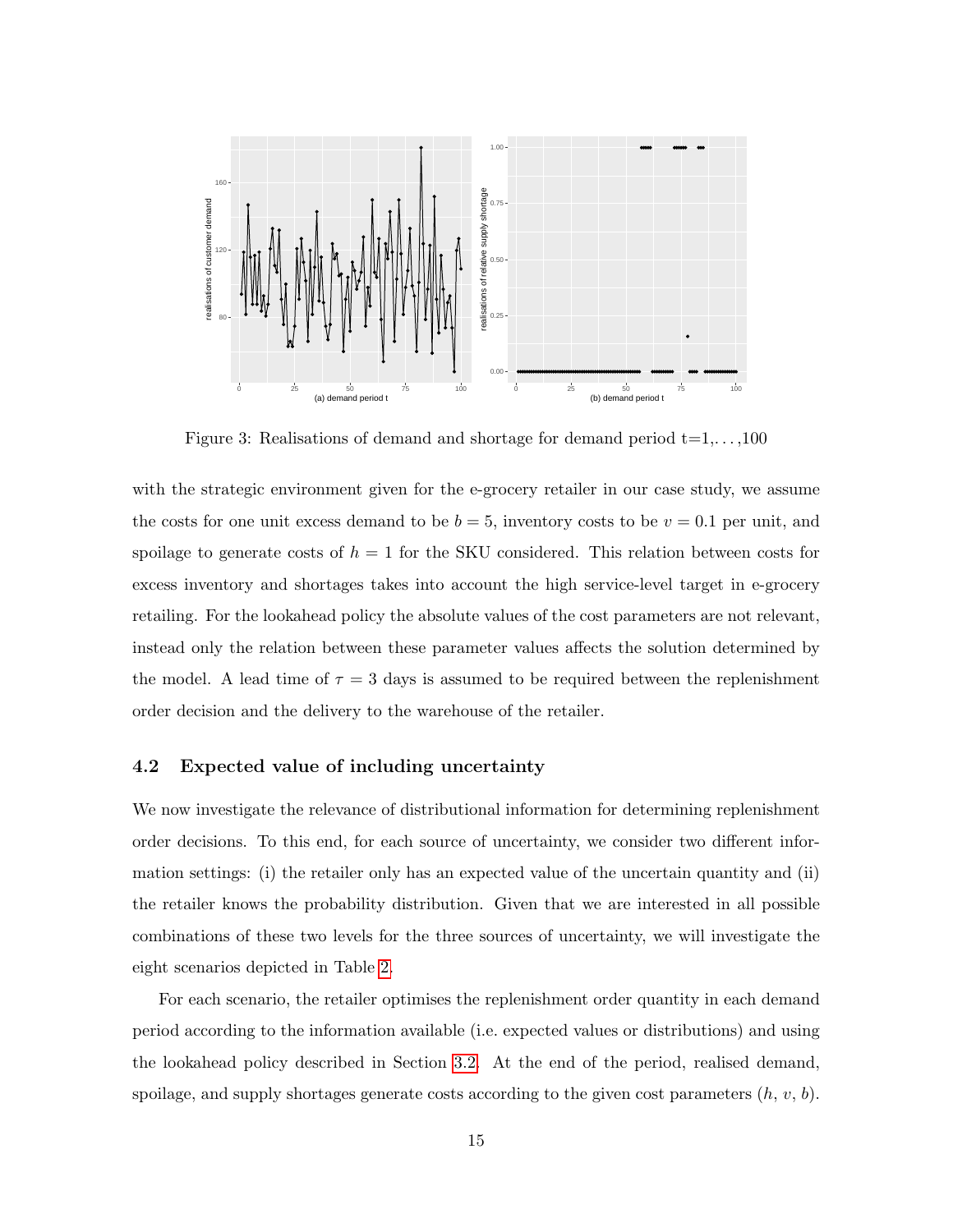| Demand         | <b>Shelf Life</b> | Supply         | Scenario      |
|----------------|-------------------|----------------|---------------|
| Expected value | Expected value    | Expected value |               |
| Expected value | Expected value    | Distribution   | $\mathcal{D}$ |
| Expected value | Distribution      | Expected value | 3             |
| Expected value | Distribution      | Distribution   | 4             |
| Distribution   | Expected value    | Expected value | 5             |
| Distribution   | Expected value    | Distribution   | 6             |
| Distribution   | Distribution      | Expected value |               |
| Distribution   | Distribution      | Distribution   | 8             |

<span id="page-15-0"></span>Table 2: Scenarios of analysis on the expected value of including uncertainty

For each scenario, we then calculate total costs over the time horizon considered,  $t = 1, \ldots, T$ . Our analysis is based on  $T = 5000$  evaluation periods, which equals more than 15 years of data in a business case. This allows us to estimate the EVIU, i.e. cost reductions gained from precise distributional information, for each source of uncertainty as well as for the whole model. We parameterise the stochastic lookahead policy introduced in Section [3.2](#page-10-0) based on a set of initial experiments, addressing the trade-off between computation time and stability of the simulation results. In particular, the retailer needs to determine order quantities for all SKUs in the assortment every day within a few hours, which limits the available computation power and time for single SKUs. Therefore, we use  $N = 1000$  sample paths (simulation runs), while considering  $\nu = 3$  additional periods with discount factor  $\rho = 0.9$ . The results of our analyses based on these simulated data are provided in Table [3.](#page-16-0) Incorporating the complete distributional information for each source of uncertainty (Scenario 8) reduces the total costs by 52% compared to the setting where merely the expected value for each source of uncertainty is applied (Scenario 1). The value of including uncertainty varies between the different model components. Furthermore, the sequence of including distributional information matters. In this simulation, including the distributional information for demand whereas using only the expected value for shelf life and supply (Scenario 5) already leads to a comprehensive reduction in total costs (51.6%). Compared to this, considering distributional information on shelf life only (Scenario 3) led to much higher costs (with cost reductions of only 6.8% compared to Scenario 1). Given distributional information on supply only (Scenario 2), the total costs even increase. When including probability distributions for supply and shortage, while still considering only the expected value for demand (Scenario 4), the effects obtained in Scenarios 2 and 3 cancel each other out leading to nearly the same total costs as in Scenario 1.

Table [4](#page-17-0) gives additional summary statistics on order quantities, inventory levels, spoilage,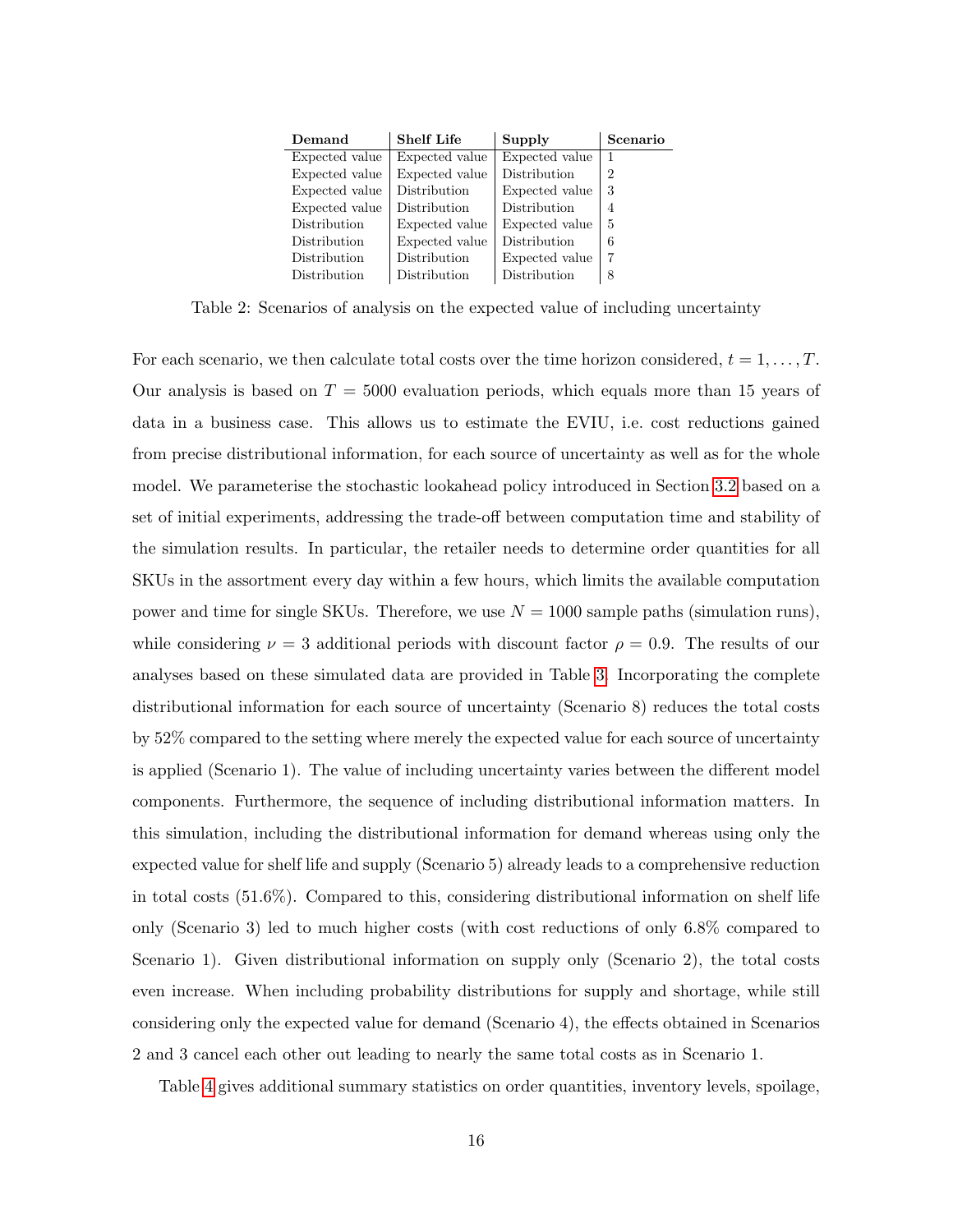|                |                   |                |          |              | Savings compared |
|----------------|-------------------|----------------|----------|--------------|------------------|
| Demand         | <b>Shelf Life</b> | Supply         | Scenario | Totals costs | to Scenario 1    |
| Expected value | Expected value    | Expected value |          | 35.55        |                  |
| Expected value | Expected value    | Distribution   | 2        | 38.08        | $+7.1\%$         |
| Expected value | Distribution      | Expected value | -3       | 33.13        | $-6.8\%$         |
| Expected value | Distribution      | Distribution   | 4        | 35.44        | $-0.3\%$         |
| Distribution   | Expected value    | Expected value | -5       | 17.20        | -51.6 $\%$       |
| Distribution   | Expected value    | Distribution   | 6        | 17.07        | $-52.0\%$        |
| Distribution   | Distribution      | Expected value |          | 17.16        | $-51.7\%$        |
| Distribution   | Distribution      | Distribution   | 8        | 17.07        | $-52.0\%$        |

<span id="page-16-0"></span>Table 3: Results for analysis on the expected value of including uncertainty.

and the service level realised in our simulations. Scenarios 5-8, i.e. those that incorporate probabilistic demand information, lead to the highest average service levels of more than 98% as required in e-grocery retailing. To account for the variation in demand, the retailer here increases replenishment order quantities and holds a significantly higher safety stock. Therefore, the average inventory level and amount of spoilage increase by more than a factor of 3 between Scenarios 1 and 8. However, because of the asymmetric cost structure, savings due to the increased service level exceed additional expenditures for spoilage and inventory holding. The same results can be obtained when including only the probability distribution for shelf life (Scenario 3). However, the magnitude of the effect is much smaller due to the low probability of spoilage within the first two periods. In contrast, considering the probability distribution for supply only (Scenario 2) decreases all summary statistics compared to Scenario 1. While an expected supply shortage of 1.57% leads to a mark-up of the same amount on the order quantities in Scenario 1, shortages occur only rarely. To account for these shortages in single periods, the retailer would have to hold a safety stock equal to average demand in all periods. As this leads to expenditures due to inventory holding and spoilage exceeding potential savings for lost sales in single periods, the resulting order quantities do not account for the risk of supply shortages in most periods. While the mark-up of expected supply shortages compensates variation in demand at least to a small extent, including the probability distribution for supply is only beneficial when the retailer also accounts for uncertainty in demand.

The above simulation-based analysis indicates how retailers can reduce total costs when using full probability distributions instead of expected values for each source of uncertainty. However, it is to be expected that the results strongly depend on the exact specification of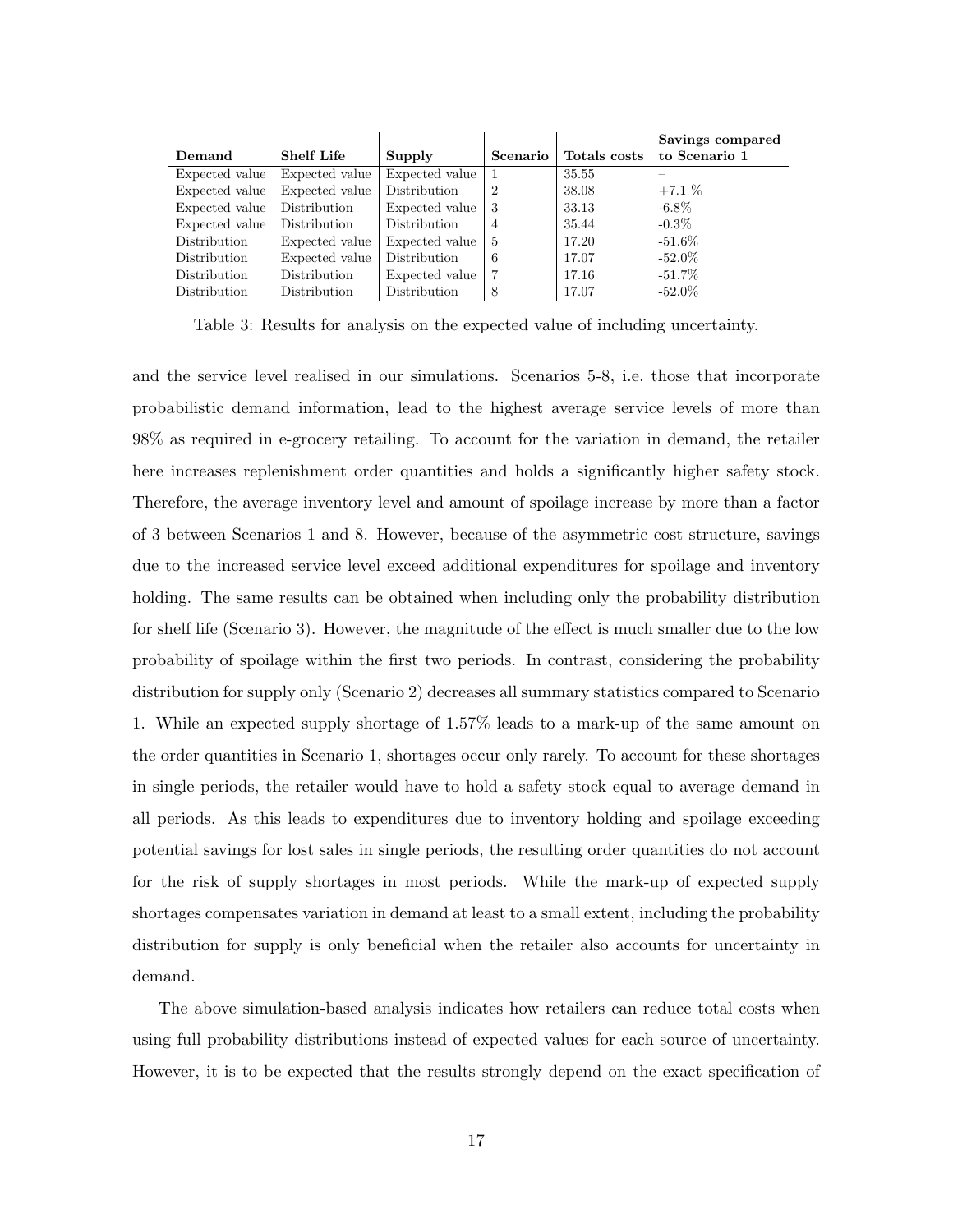|            | average<br>order quantity | average<br>inventory level | average<br>amount of spoilage | average<br>service level |
|------------|---------------------------|----------------------------|-------------------------------|--------------------------|
| Scenario 1 | 96.33                     | 18.93                      | 0.99                          | 93.49\%                  |
| Scenario 2 | 95.63                     | 16.76                      | 0.88                          | 92.91%                   |
| Scenario 3 | 96.92                     | 20.11                      | 1.06                          | 94.00%                   |
| Scenario 4 | 96.27                     | 17.97                      | 0.94                          | 93.48%                   |
| Scenario 5 | 103.86                    | 60.72                      | 3.37                          | 98.46\%                  |
| Scenario 6 | 104.09                    | 62.86                      | 3.51                          | 98.55%                   |
| Scenario 7 | 103.79                    | 59.84                      | 3.33                          | 98.44\%                  |
| Scenario 8 | 103.86                    | 60.47                      | 3.36                          | 98.47%                   |

<span id="page-17-0"></span>Table 4: Statistics on the average order quantity, inventory level, amount of spoilage, and service level for all scenarios.

the distributions of the random variables associated with demand, supply, and shelf life (and of course also on the cost structure). We hence provide a sensitivity analysis in the online supplementary material, where we gradually change the parameters used for each source of uncertainty and derive the resulting costs. We observe that the benefit of incorporating the demand distribution increases when its variance increases, which can be explained by the asymmetric cost structure. Incorporating information on the shelf life distribution is most beneficial for distributions with a high variance or a small mean (corresponding to a high risk of spoilage in early periods). The relevance of incorporating probabilistic information on potential supply shortages depends not only on the associated risk, but also on the persistence of the corresponding process (i.e. whether shortages tend to occur in several consecutive periods). Regarding the cost structure, we find that when assuming a constant relationship between inventory costs and spoilage costs, then potential savings increase with a higher cost asymmetry (due to lost sales).

## 5 Case study

In this section, we use data from a European e-grocery retailer to demonstrate the practical applicability of our proposed method for a business case as introduced in Section [2.1.](#page-3-1) Compared to the stationary setting considered in the simulation study, here the parameters values of the probability distributions need to be estimated from historical data and additionally vary over time.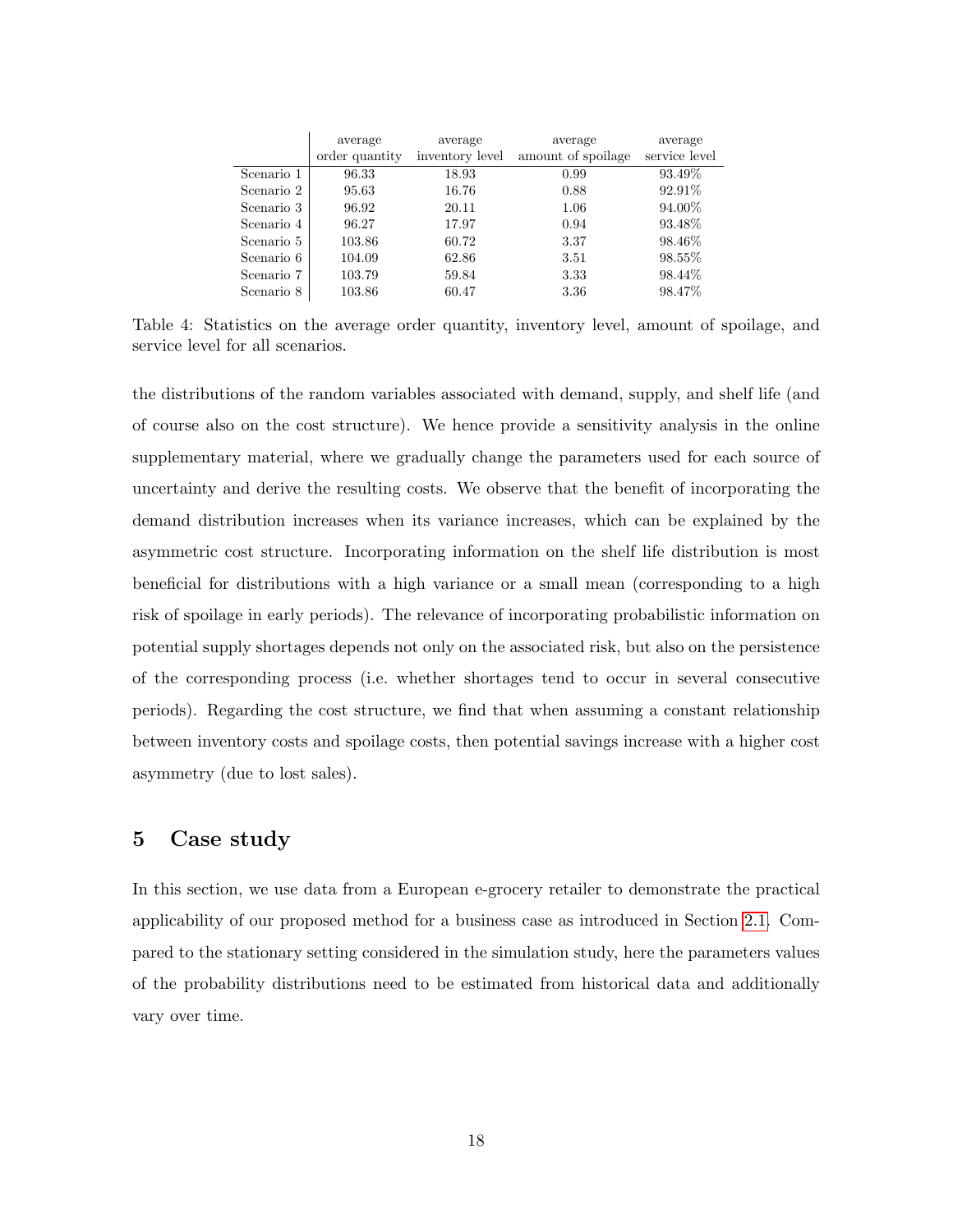## 5.1 Data

The data set provided by the e-grocery retailer covers demand periods of six different local distribution warehouses from January 2019 to December 2019, i.e. before the beginning of the Covid-19 pandemic. One observation here equals one demand period t, i.e. one day of delivery. We consider four SKUs within the category fruits and vegetables, namely mushrooms, grapes, organic bananas, and lettuce. For illustration, Figure [4](#page-18-0) displays the demand for the SKU mushrooms in 2019 for one selected local warehouse. We find recurring peaks on Mondays, but do not observe any significant trend or seasonality. The data set includes features to be used for the demand forecast as well as the (uncensored) realised demand in this period (for a detailed description, we refer to [Ulrich et al., 2021\)](#page-29-3).



<span id="page-18-0"></span>Figure 4: Realised demand for the SKU mushrooms in 2019.

For the perishable SKUs analysed, the number of sales periods before spoilage is not defined by best-before-dates, but may depend on non-constant prior supply chain attributes, such as the weather or the country of origin. Due to missing best-before-dates, our data set includes a parameter for the expected number of sales periods for each SKU, predefined by the retailer. The expected number of sales periods for lettuce, as an example, equals one demand period, i.e. it is assumed that excess inventory cannot be sold in the following demand period and thus generates spoilage. In addition, the data set includes information on the quantity ordered, the quantity delivered by the regional distribution center, and the number of units spoiled in a certain demand period.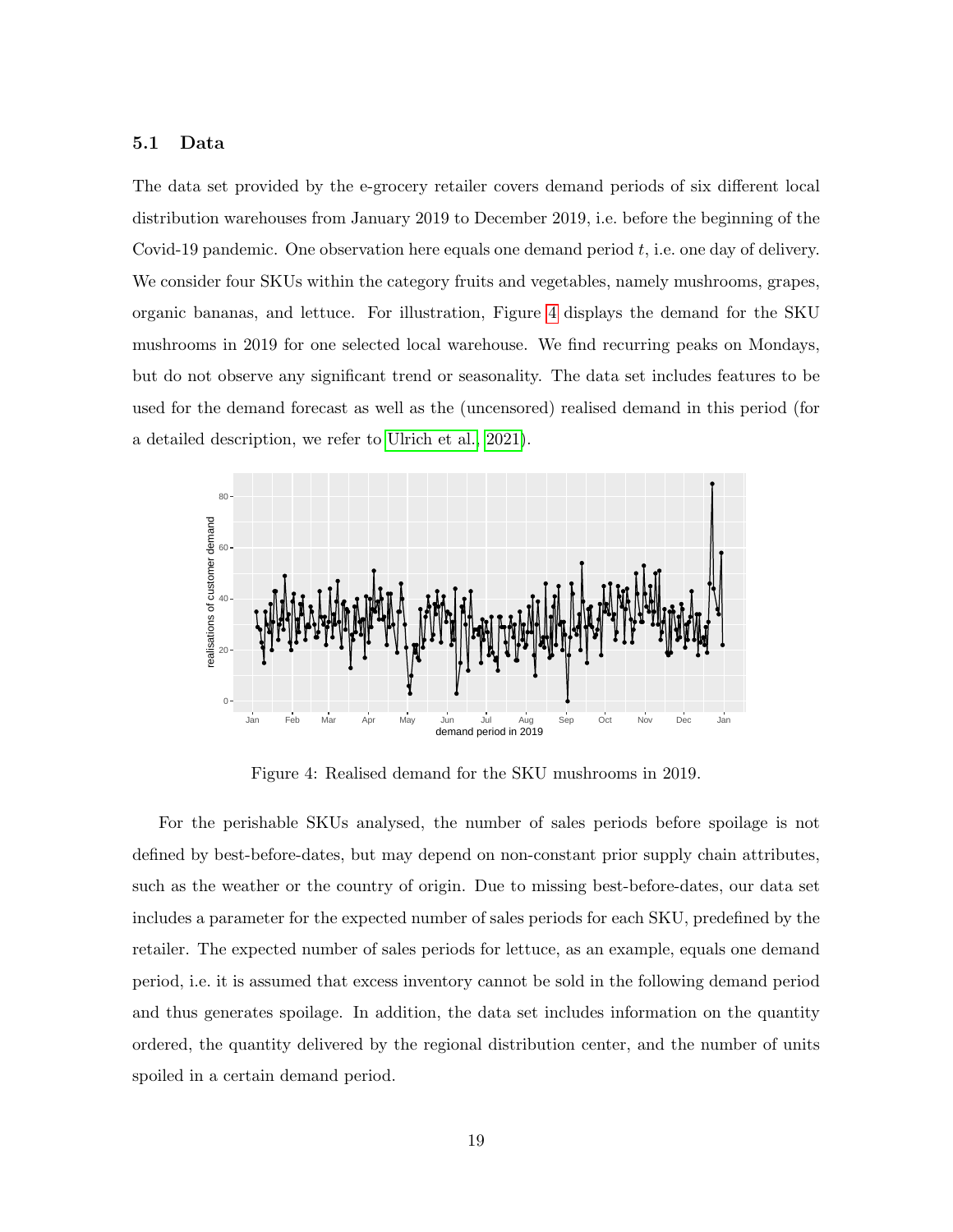## <span id="page-19-0"></span>5.2 Application of the lookahead policy

At the beginning of each demand period, the current inventory level, the supply state of the last period, and previous replenishment order quantities for future demand periods within the lead time are known. From historical data, we estimate the distribution of demand in future periods, the transition probability matrix (TPM) to make predictions with respect to possible supply states, and the empirical distribution of shelf lives — details are provided below. However, the data related to spoilage depends on previous replenishment order decisions, as these quantities affect the level of inventory and, therefore, the amount of spoilage observed in the data set. In addition, we observe the realised supply shortages only for the quantity that was requested, and hence not for any other possible order quantity. However, the data set provided by the e-grocery retailer allows us to make use of uncensored demand data.

The demand forecast is obtained via regression modelling, considering the features ID of the warehouse, weekday, price, marketing activities, known demand, and median demand of the previous month. The marketing activities were included only for the SKU grapes, as for the others there was no marketing campaign in the demand periods analysed. Based on the good performance of distributional regression methods in situations with very high servicelevel targets in [Ulrich et al.](#page-29-3) [\(2021\)](#page-29-3), we apply Generalized Additive Models for Location, Scale and Shape (GAMLSS) for demand forecasting, assuming a negative binomial distribution for the response.

As introduced in Sections [2.4](#page-6-0) and [2.5,](#page-7-1) we model spoilage using an estimated probability distribution over the shelf life for each specific SKU, while supply shortages are assumed to be governed by a 3-state Markov chain with state transition probabilities estimated from historical data. For the state associated with partial supply, the parameters of the beta distribution are estimated based on supply shortage. For each determinant and each SKU, we use the previous six months of data to estimate the associated probability distributions and incorporate them into the lookahead policy for an evaluation period of one month. That is to say, as an example, we train on data from January to June 2019 to forecast demand, spoilage, and supply shortages in July 2019. Due to the limited number of demand periods during six months, we aggregate historical data on spoilage and supply shortage over the warehouses to ensure stable estimations.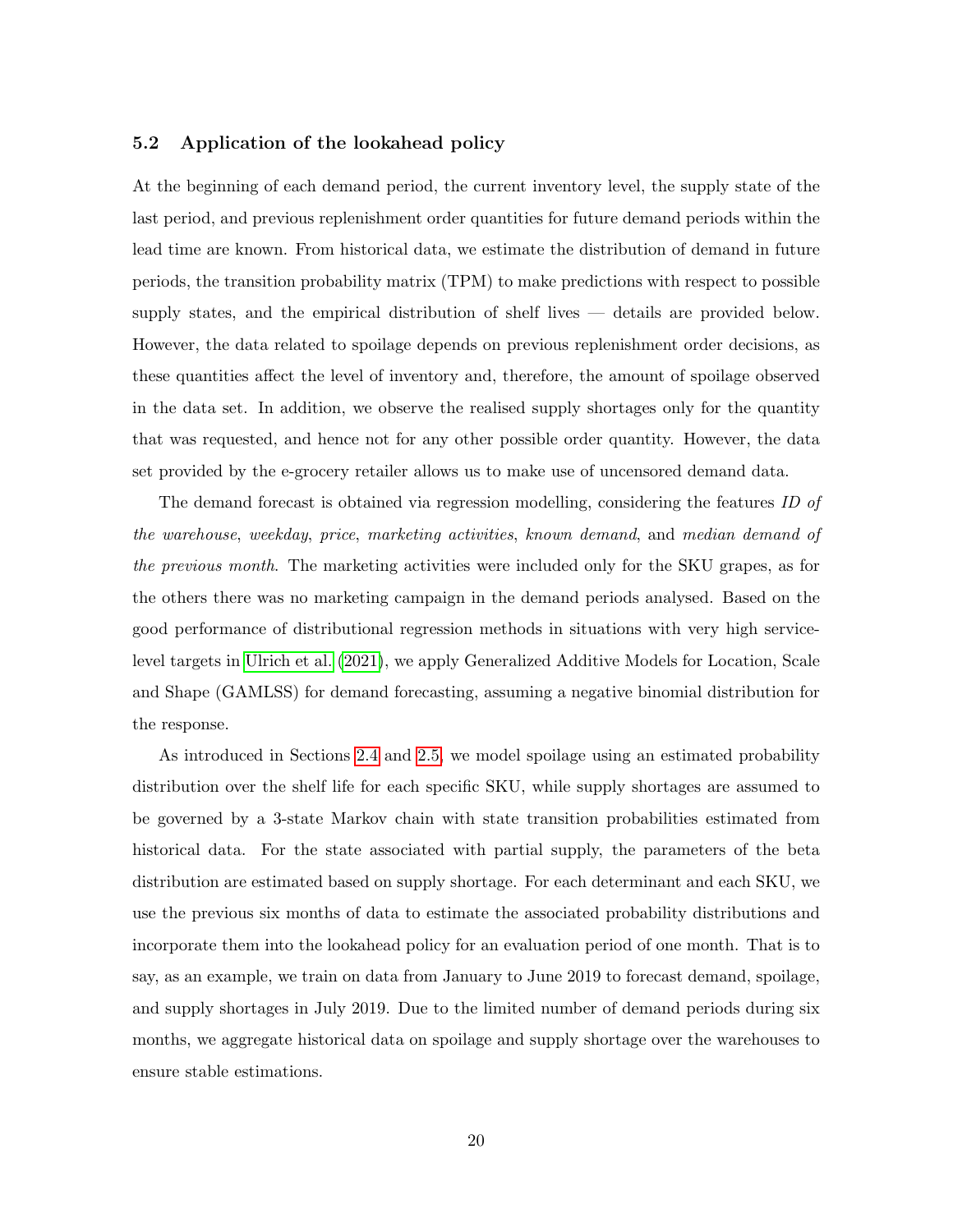To derive the stochastic distribution of the shelf life for a given SKU, we consider the number of units spoiled at the end of a certain period, for which we calculate the supply date under the assumption of the FIFO principle based on historical data. This allows us to derive the relative frequencies of shelf lives within the data set. Figure [5](#page-20-0) illustrates the estimated CDF of the shelf life for the SKU mushrooms. We find only slight differences between months, implying a low level of seasonality in the shelf life of this  $SKU<sup>2</sup>$  $SKU<sup>2</sup>$  $SKU<sup>2</sup>$  While about 30% of the units have a shelf life larger than two days, every other unit is already spoiled after the first day.



<span id="page-20-0"></span>Figure 5: Estimated CDF for the shelf life of the SKU mushrooms for July-December, aggregated over all warehouses.

The stationary distribution of supply states for the SKU mushrooms can be obtained from Table [5.](#page-20-2) Results show that about 98.2% of all replenishment orders are supplied completely by the national and local distribution centres. Partial supplies and full supply shortage both occur with a probability of about 0.9%.

| Supply state            | July   |        | August September |        | October November December Average |        |        |
|-------------------------|--------|--------|------------------|--------|-----------------------------------|--------|--------|
| Full delivery           | 0.9878 | 0.9812 | 0.9793           | 0.9780 | 0.9773                            | 0.9869 | 0.9818 |
| Fully supply shortage   | 0.0012 | 0.0082 | 0.0105           | 0.0116 | 0.0113                            | 0.0103 | 0.0089 |
| Partial supply Shortage | 0.0110 | 0.0106 | 0.0102           | 0.0104 | 0.0113                            | 0.0028 | 0.0094 |

<span id="page-20-2"></span>Table 5: Stationary distribution of supply shortage states for the SKU mushrooms for July-December 2019, aggregated over all warehouses.

<span id="page-20-1"></span><sup>&</sup>lt;sup>2</sup>In the analysis, we assume a maximum shelf life of six days and add the remaining probability to day 1-6 on a proportional basis.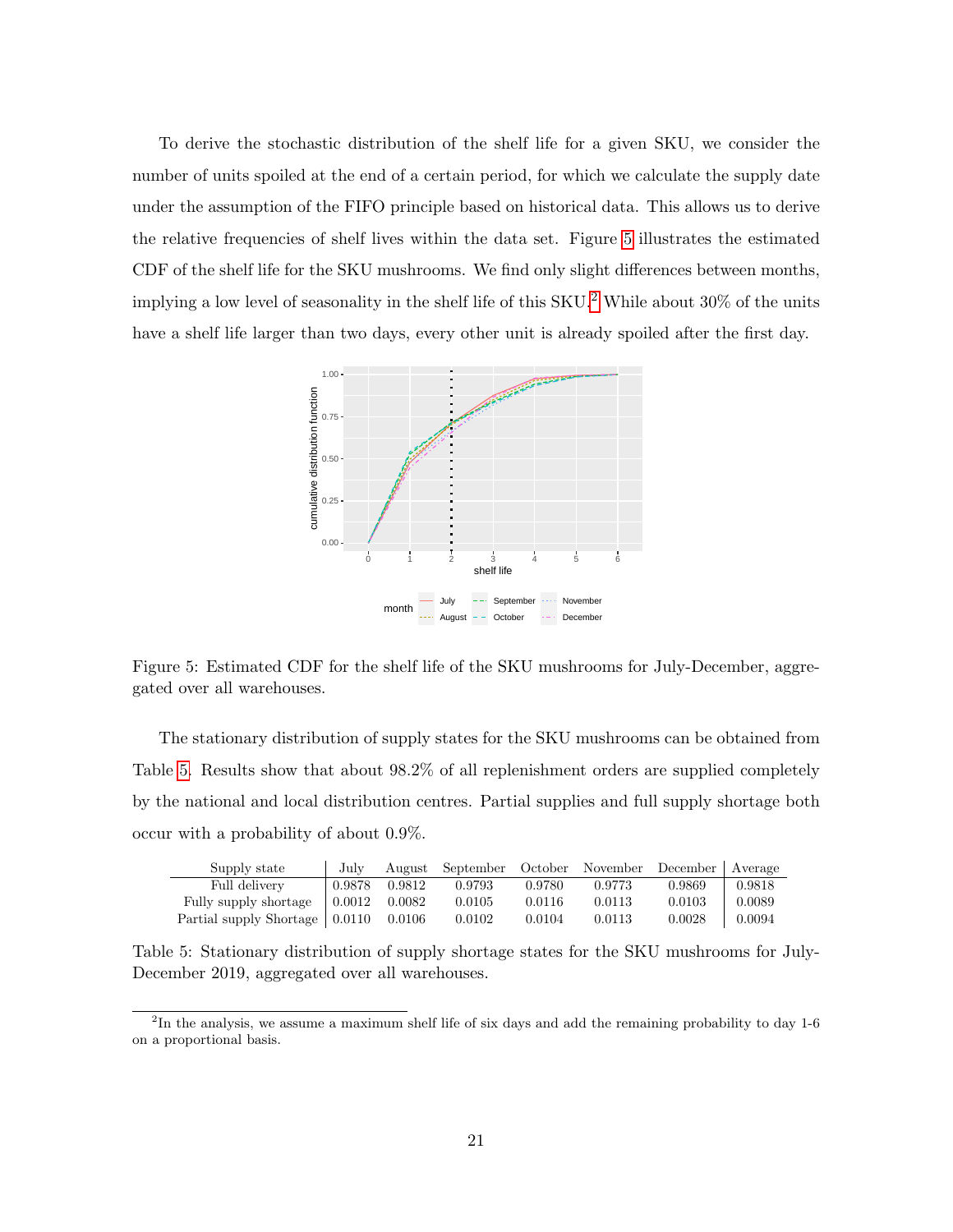## 5.3 Benchmark policy

As benchmark to our lookahead policy, we replicate the current replenishment order decision model according to the guidelines of the e-grocery retailer analysed. For each SKU, the retailer operates with an inventory-level target that equals the sum of the expected mean demand<sup>[3](#page-21-0)</sup> and a percentage share of the mean demand as safety stock. The safety stock depends on historic realised mean demand and the expected number of sales periods. For each SKU, the expected number of sales periods is specified by a fixed parameter, e.g. one sales period for the SKU lettuce. Therefore, the retailer does not consider any variation in the shelf life of the SKU. SKUs with a low mean demand and a low number of expected sales periods obtain a low safety stock, e.g. 30% of the mean demand for lettuce, whereas SKUs with a high mean demand and a high number of expected sales periods obtain higher safety stocks, e.g. 70% of the mean demand for grapes. Thus, the inventory level target for a SKU with a safety stock of 30% equals  $1.3 \times$  mean demand. The safety stock for the four SKUs analysed in this case study varies between 30% and 70% of mean demand. The comparison between the assumed fixed shelf life of two days for the SKU mushrooms and the CDF in Figure [5](#page-20-0) provides evidence for potential cost reductions by incorporating stochastic spoilage instead of a fixed sales period into the inventory management process.

The e-grocery retailer currently assumes that the quantity delivered equals the quantity ordered, i.e. the yield rate equals 100%. As a consequence, the risk of random yield is neglected by the retailer and does not impact the replenishment order decision. Table [6](#page-21-1) summarises the parameters given for our benchmark model.

| <b>SKU</b> |        | safety stock sales period vield rate |      |
|------------|--------|--------------------------------------|------|
| mushrooms  | $50\%$ |                                      | 100% |
| grapes     | 70%    | 3                                    | 100% |
| bananas    | 50%    |                                      | 100% |
| lettuce    | $30\%$ |                                      | 100% |

<span id="page-21-1"></span>Table 6: Safety stock as share of mean demand, the expected number of sales periods and the percentage of expected yield rate for the SKUs analysed in our case study.

<span id="page-21-0"></span><sup>&</sup>lt;sup>3</sup>We use the same forecast on mean demand as in the lookahead policy (see Section  $5.2$ )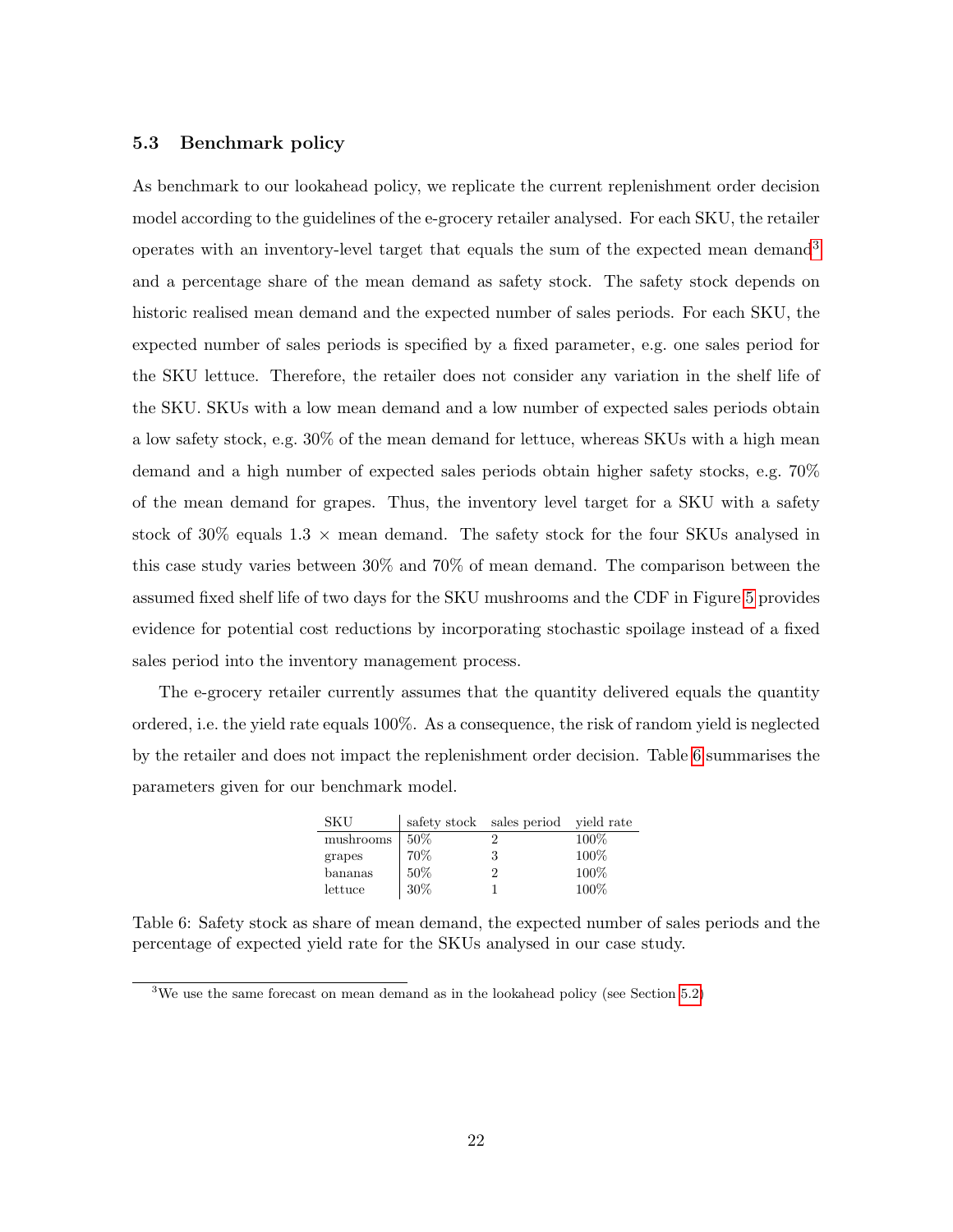#### 5.4 Details on the implementation

As at any point in time the demand forecast, the CDF for shelf life, and the TPM for supply states are estimated from the previous six months of data, we evaluate the lookahead policy according to an out-of-sample rolling window procedure, e.g. we train on data for January to June and evaluate July. This enables a comparison between the suggested lookahead policy and the benchmark for six consecutive months from July to December 2019. For both approaches we assume that the inventory is empty at the  $1<sup>st</sup>$  of July, i.e. at the beginning of our evaluation period. Due to the lead time of  $\tau = 3$ , we consider the replenishment order quantities before the  $4<sup>th</sup>$  of July as given and identical for both policies. For each demand period, we conduct two steps. First, the next replenishment order quantity is determined according to the underlying policy, and second, the period is evaluated using the business case data set to calculate resulting costs. For Sundays and bank holidays when there was no service, we set the replenishment order quantity to zero.

As our demand data is uncensored, it does not depend on the inventory level. Therefore, we refer to realised demand according to the data set given by the retailer for the evaluation of a period. However, as our replenishment order quantity for a given period may deviate from the quantity ordered by the retailer for the corresponding day, we make use of the information on the relative amount of incompletely supplied replenishment order quantities in the data of the retailer. We transfer this information to our order quantities, i.e. if there was full supply (or full shortage), we also assume full supply (or full shortage) for a different quantity. The number of units spoiled depends on the composition of the inventory with corresponding date of supply. Since the inventory in our model again deviates from the inventory given by the retailer's data, we use simulations to determine which number of units would have been spoiled if the retailer had followed the policy. Specifically, as introduced above, we assume spoilage to follow a binomial distribution with the probability parameter estimated from historical data and the number of units with a given supply date. To determine the amount of spoilage in the evaluation, we make use of the underlying probability distribution which is used as the forecast in the lookahead policy for the following month.<sup>[4](#page-22-0)</sup> For each demand period and supply

<span id="page-22-0"></span><sup>4</sup>As an example, we calculate a CDF of shelf life for a SKU based on spoilage between February and July, and use this distribution to (1) calculate spoilage embedded in the lookahead policy of the replenishment order decision for August and (2) evaluate resulting spoilage in July.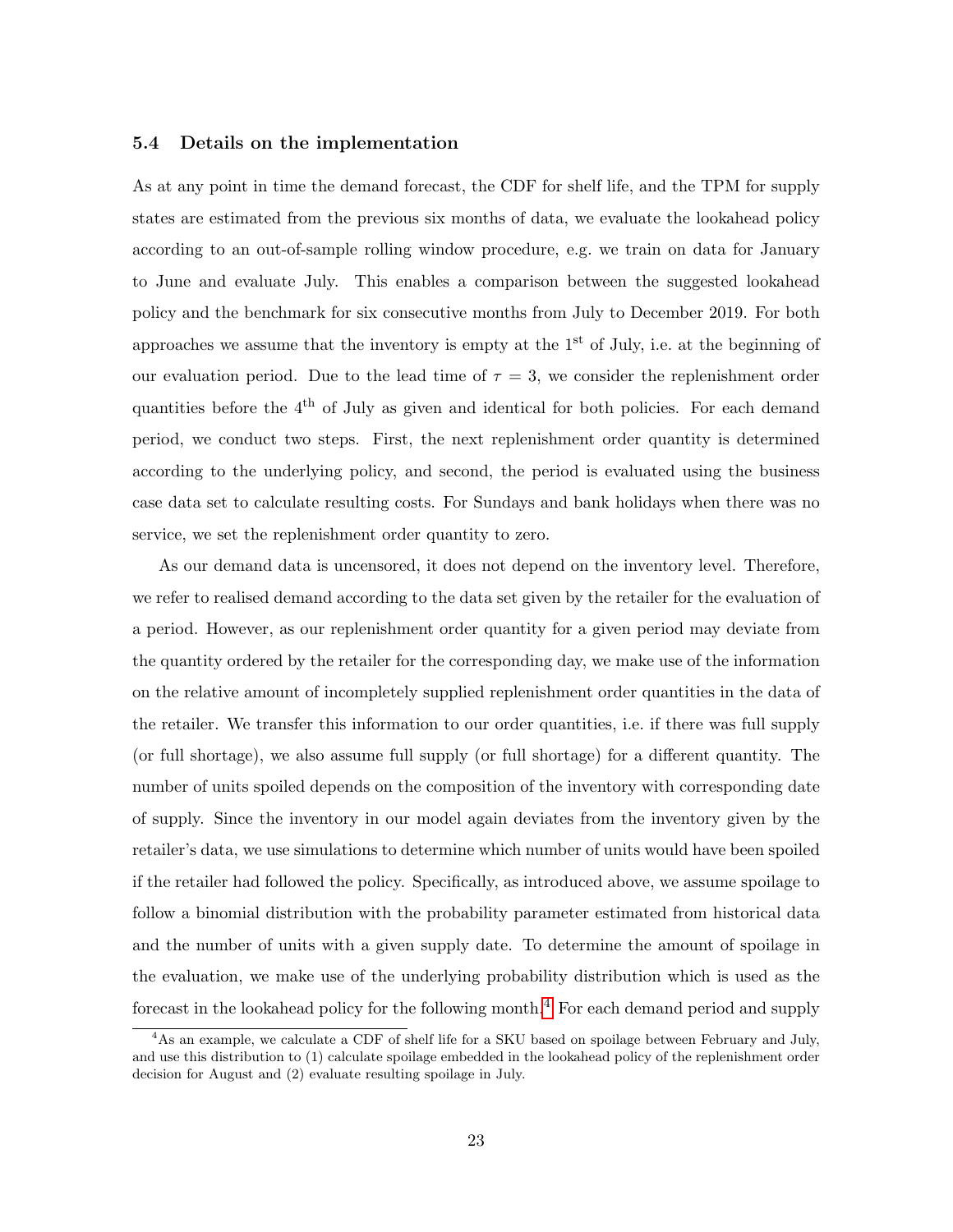date we generate a random number from a (0,1) uniform distribution. Applying this value to the inverse CDF of the shelf life gives the number of units spoiled. Using the same random number in the evaluation of both approaches ensures that a larger inventory on a given day with identical supply date leads to a larger number of units spoiled and vice versa.

We calculate total realised costs by considering costs for inventory holding, spoilage, and demand shortages using the replenishment order quantity determined by our lookahead policy and the benchmark. Cost parameters are given as introduced in Chapter [4](#page-11-0) by  $v = 0.1$  for one unit in the inventory,  $h = 1$  for each unit spoiled, and  $b = 5$  for one unit of lost sales. Evaluating both policies for each SKU and warehouse enables us to monitor the resulting inventory at the end of a period, the number of units spoiled, lost sales, and resulting total costs for each demand period within the evaluation period.

## 5.5 Results

We evaluate four SKUs within six local distribution warehouses. Due to missing data for the SKU lettuce in two warehouses, we are able to evaluate 22 SKU/warehouse combinations in total. Table [7](#page-23-0) illustrates relative changes in the resulting average costs, i.e. relative savings, when using our lookahead policy instead of the benchmark approach. Overall, we find substantial cost reductions of 6.2% to 23.7% for all four SKUs. As our data set allows us to evaluate only six months of data, results vary considerably across the different SKU/warehouse combinations, and for 4 out of the 24 combinations we in fact found an increase in costs. It should also be noted that the cost parameters used in the lookahead policy may differ from the cost structure implicitly embedded in the benchmark policy. However, our results in the sensitivity analysis (see supplementary material) show that using probabilistic information is superior across different values of the cost parameter for lost sales b.

| ID      | mushrooms | grapes    | bananas   | lettuce   |
|---------|-----------|-----------|-----------|-----------|
| 1       | $-41.3\%$ | $-10.6%$  | $-26.5%$  | $-20.8\%$ |
| 2       | $-11.1%$  | $-26.6\%$ | $-37.9%$  | <b>NA</b> |
| 3       | $-29.2\%$ | $-31.6%$  | $-34.3\%$ | $-26.2\%$ |
| 4       | $-11.3%$  | $+24.4%$  | $+1.0\%$  | $+44.6\%$ |
| 5       | $-13.0\%$ | $+5.6\%$  | $-14.5%$  | <b>NA</b> |
| 6       | $-26.6\%$ | $-7.5\%$  | $-6.1\%$  | $-6.6\%$  |
| Average | $-23.7\%$ | $-8.8\%$  | $-20.7%$  | $-6.2\%$  |

<span id="page-23-0"></span>Table 7: Average change in the relative costs when using our lookahead approach compared to the benchmark approach, for each warehouse and SKU.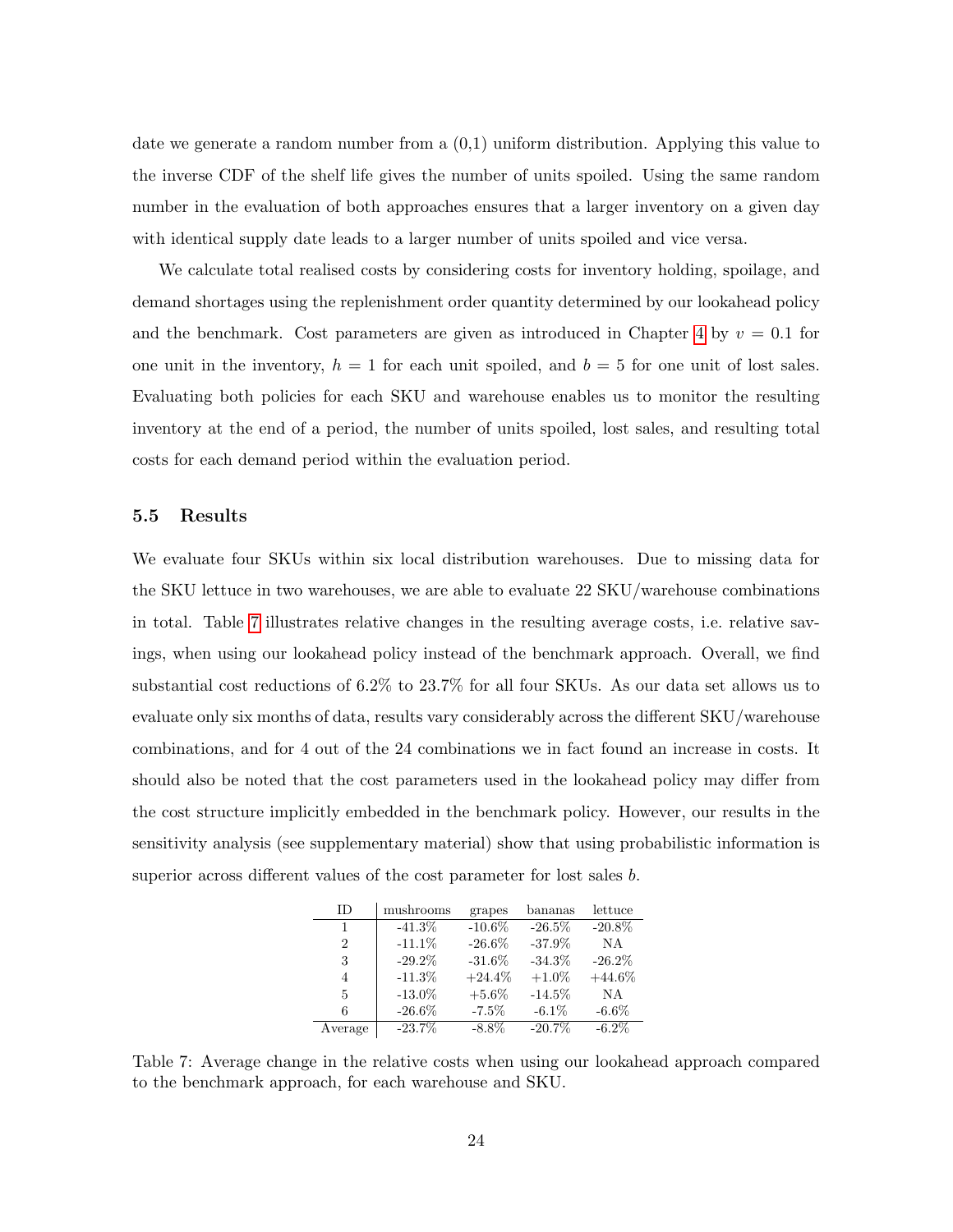Our simulation study in Chapter 4 suggests that retailers are already able to reduce costs substantially even when accounting only for demand uncertainty. Therefore, we further compare average costs when using the lookahead policy incorporating only information on the demand distribution with the benchmark policy for the SKU mushrooms and every warehouse (Table [8\)](#page-24-0). We find that using the demand distribution alone reduces average costs over all warehouses by 22.9%, whereas additionally including distributional information on the shelf life and supply shortages leads to a further cost reduction of only 1.1%. These findings corroborate the results from the simulation study, indicating that the demand distribution is the main source of uncertainty and the most relevant information to incorporate in the replenishment order decision.

| Warehouse ID                                                                                                           |  |  |  | 2 3 4 5 6 Average                                                    |
|------------------------------------------------------------------------------------------------------------------------|--|--|--|----------------------------------------------------------------------|
| LAP with demand distribution vs. benchmark                                                                             |  |  |  | $-41.2\%$ $-18.3\%$ $-29.9\%$ $+3.9\%$ $-20.3\%$ $-20.2\%$ $-22.9\%$ |
| LAP with all distributions vs. LAP with demand distribution $\vert$ -0.1% +8.7% +1.0% -14.6% +9.2% -8.0% $\vert$ -1.1% |  |  |  |                                                                      |
| LAP with all distributions vs. benchmark                                                                               |  |  |  | $\vert$ -41.3% -11.1% -29.2% -11.3% -13.0% -26.6% -23.7%             |

<span id="page-24-0"></span>Table 8: Relative changes in average costs under different policies for the SKU mushrooms.

Figure [6](#page-25-0) shows detailed results for the SKU mushrooms in warehouse 4, displaying the order quantities, inventory level, shortages, spoilage, and total realised costs for the lookahead policy (blue dotted line) and the benchmark model (red solid line). In total, there are 154 demand periods with a positive demand forecast for this SKU/warehouse combination. In most demand periods (108 out 154), the order quantity obtained under our lookahead policy is larger than under the benchmark policy. The average replenishment order quantity under the lookahead policy is 31.88, compared to 28.19 under the benchmark model, with the main differences occurring midweek. As a consequence, the average inventory under the lookahead policy (7.06) is nearly twice as high as under the benchmark model (4.01). The difference in the inventory level between both approaches increases in the second half of the evaluation period, namely in October, November, and December.

For both approaches, the inventory level at the end of a period and the number of spoiled units is highly correlated (correlation coefficient  $> 0.7$ ), and as a consequence our lookahead policy yields a higher spoilage. In contrast, the number of lost-sales occurrences due to an unavailability is larger under the benchmark model (37 periods with an average number of 1.48 lost sales) than under our lookahead policy (16 periods with 0.59 lost sales on average).

Lost sales are more costly for retailers due to long-term consequences such as unsatisfied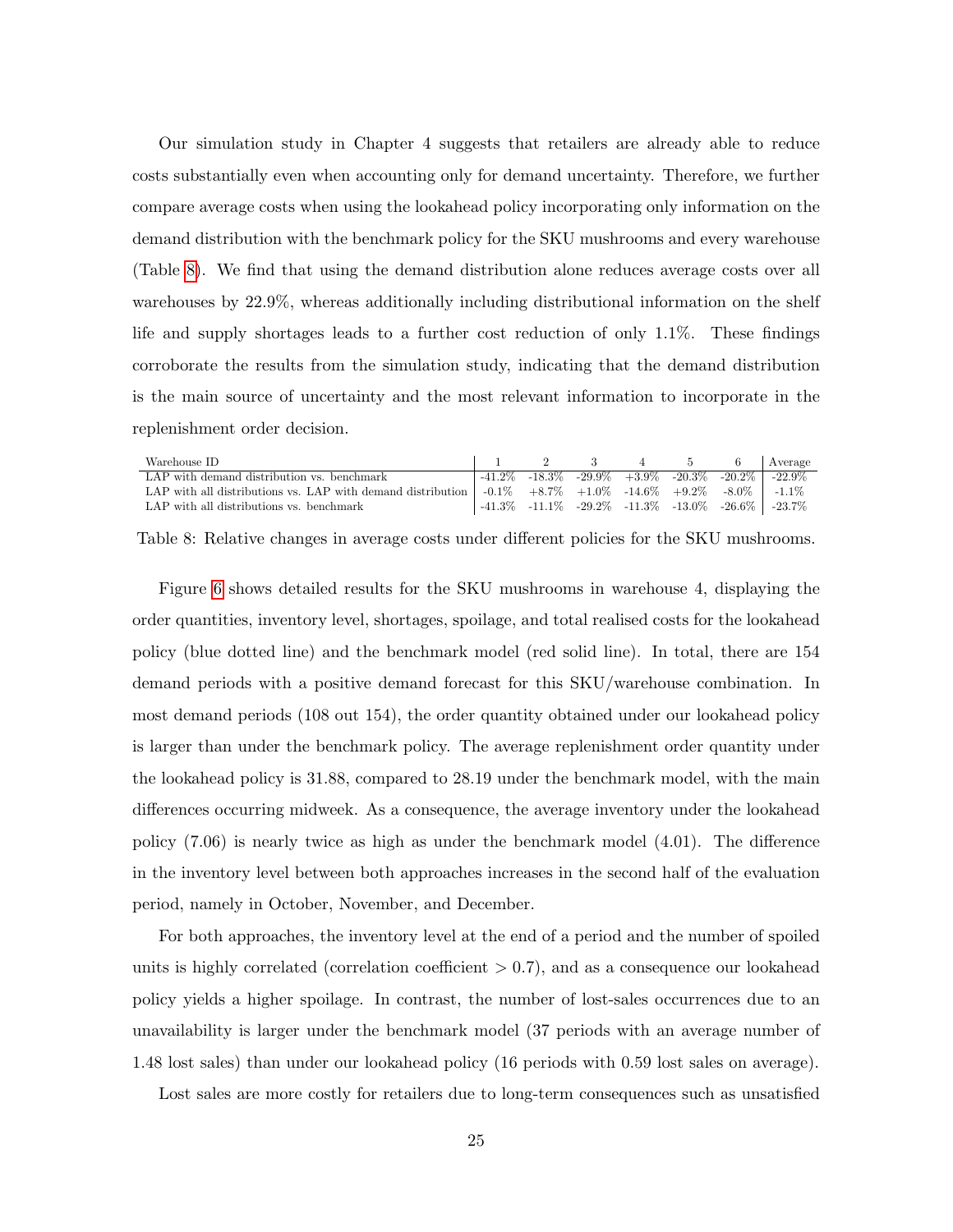

<span id="page-25-0"></span>Figure 6: Order quantities, inventory, shortages, spoilage, and total costs for the SKU mushrooms from warehouse 4.

customers switching to another company. In our setting with the specific assumptions made for the cost parameters, the higher safety stock under the lookahead policy induces lower average costs over the full evaluation period. The asymmetric cost structure leads to the interesting result that we find higher costs under the lookahead policy in about 65% of the demand periods, yet the average overall costs are lower by about 11.3% (see Table [7\)](#page-23-0). To illustrate this phenomenon, Figure [7](#page-26-0) displays histograms of the single-period cost differences between the two approaches. The right panel covers the 119 demand periods with higher costs under our lookahead policy (positive sign), with an average difference of 4.56. In contrast, the average difference in costs in the 49 periods where the costs are higher under the benchmark policy (left figure) is -15.98, hence much higher (in absolute value).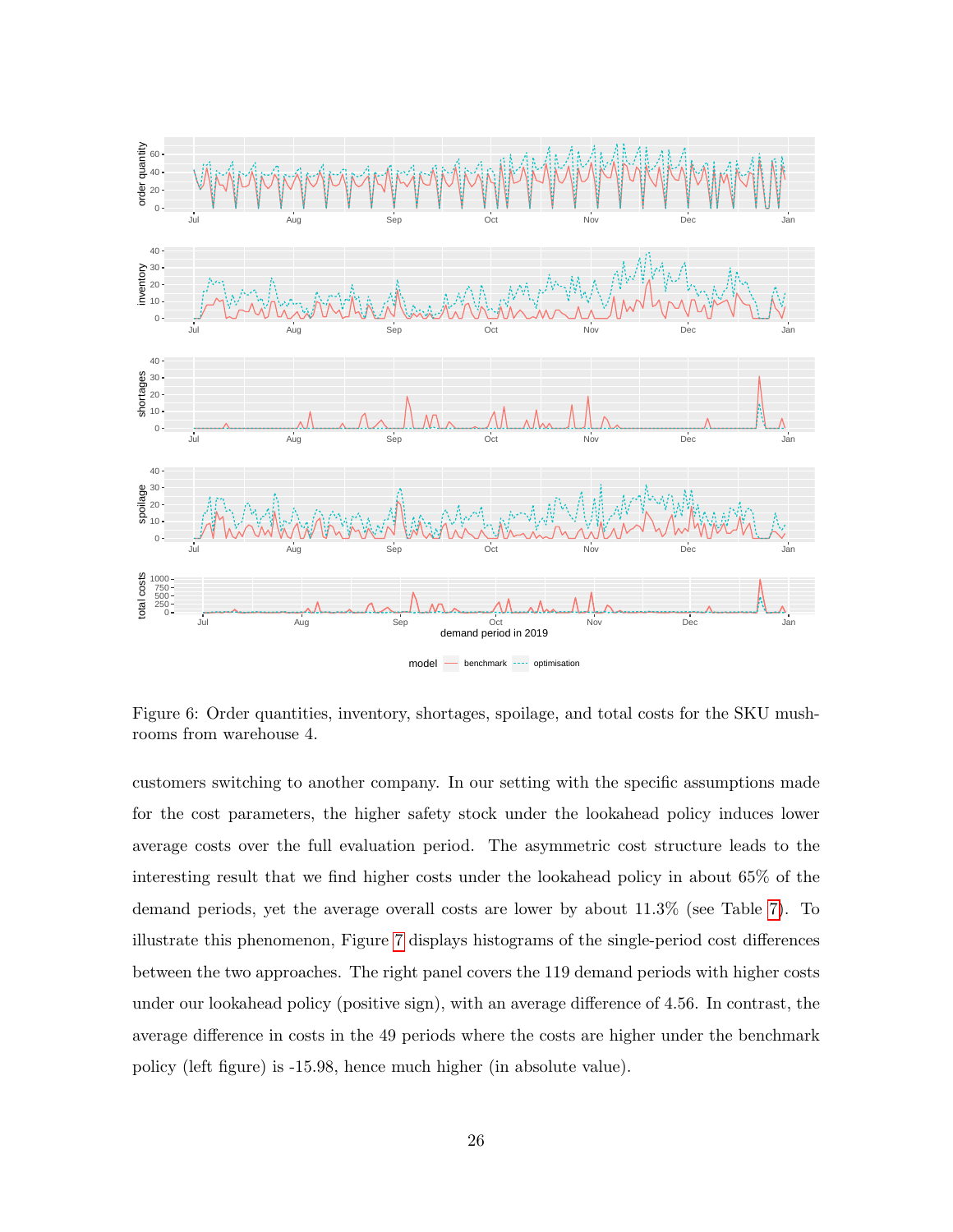

<span id="page-26-0"></span>Figure 7: Difference in costs between benchmark and lookahead policy. The positive sign corresponds to higher costs under the benchmark approach.

In summary, we find that when fully accounting for the uncertainties in inventory management, the asymmetric cost structure in e-grocery retailing leads to higher average replenishment order quantities. While resulting costs under the lookahead policy are slightly increased for the majority of periods due to higher inventory levels and spoilage, the minimisation of lost sales yields an overall reduction in costs for the retailer compared to the benchmark policy.

## 6 Conclusion

In this paper, we developed an inventory management framework for grocery retailing that allows us to model various sources of uncertainty, namely demand, spoilage, and supply shortages, with suitable probability distributions estimated from data. Using a stochastic lookahead policy incorporating Monte Carlo techniques to address our dynamic stochastic optimisation problem, we analyse the value of explicitly exploiting probabilistic information instead of relying on point forecasts (expected values) when determining replenishment order decisions. Our results demonstrate that incorporating the full distributional information for all sources of uncertainty can lead to substantial cost reductions in inventory management (with the amount of savings of course depending on the specific situation). We additionally show that the importance of including distributional information tends to increase with higher asymmetry in costs (i.e. very low or very high service-level targets), as commonly found in e-grocery retailing.

In practice, data collection, data preparation, and data analysis require operational effort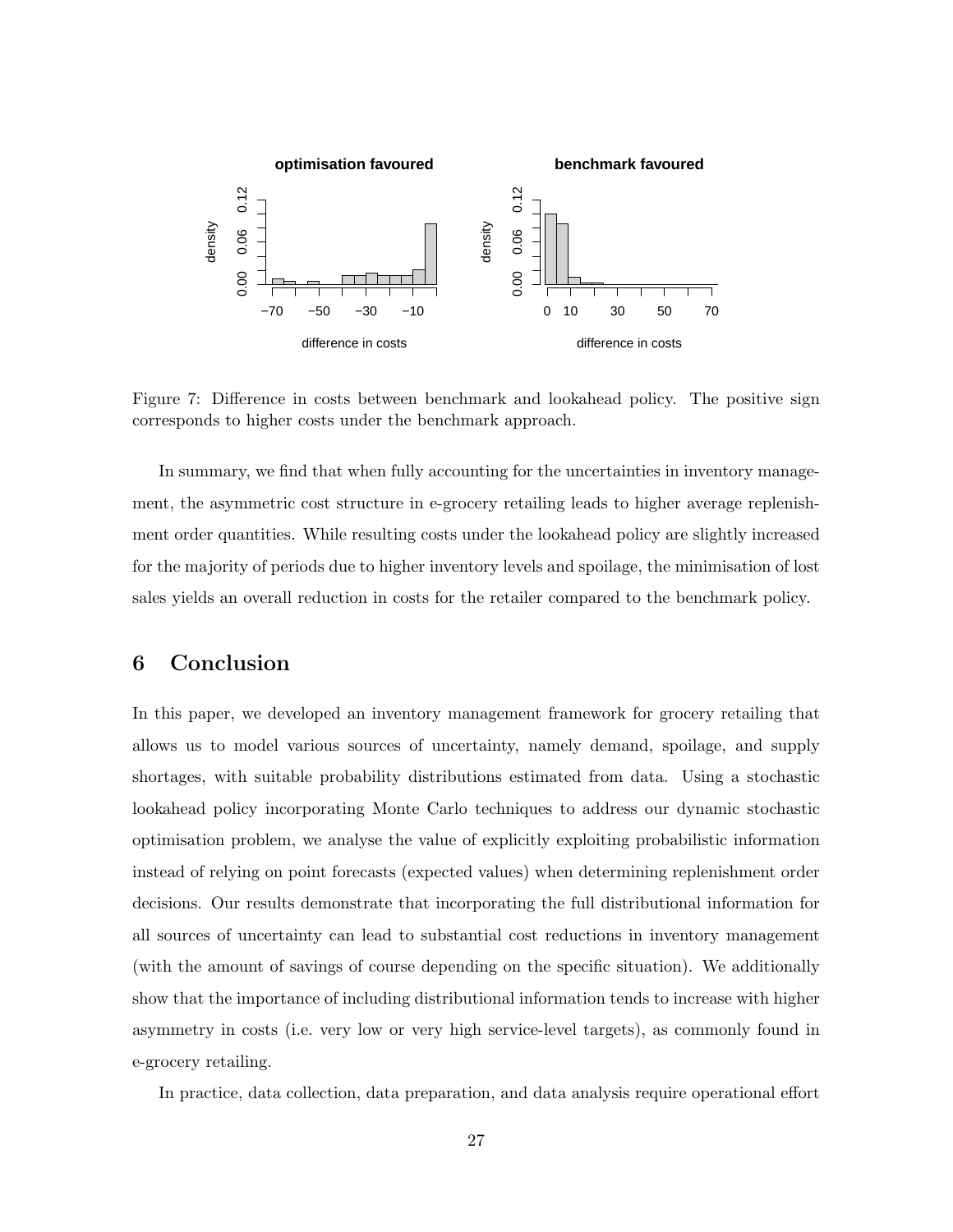and costs for retailers, which needs to be taken into account when considering a possible implementation of the optimisation framework considered here. Regarding the different sources of uncertainty, the results of our simulation-based analysis as well as of the case study indicate that the benefit of integrating the probability distributions instead of expected values when determining replenishment order quantities is highest for demand. In contrast, the additional contribution of modelling shelf lives and supply shortages by probability distributions in our analyses was found to be marginal, such that the analysis costs related to these two sources of uncertainty may exceed the potential savings.

From a managerial perspective, the case study suggests that using modern computational methods exploiting the considerable amount of data available in e-grocery retailing has the potential to outperform simple parametric inventory management policies designed by experienced human experts. In addition to explicitly accounting for all sources of uncertainty, a key advantage of our lookahead policy over simple parametric policies is that it naturally adapts to a changing environment (e.g. induced by dynamic market developments), structural shocks (e.g. the Covid-pandemic), and regime shifts due to strategic changes (e.g. an increased focus on sustainability).

## References

- <span id="page-27-1"></span>Alden, J. M. and Smith, R. L. (1992). Rolling horizon procedures in nonhomogeneous markov decision processes. Operations Research, 40(3-supplement-2):183–194.
- <span id="page-27-4"></span>Anderson, E. T., Fitzsimons, G. J., and Simester, D. (2006). Measuring and mitigating the costs of stockouts. Management Science, 52(11):1751–1763.
- <span id="page-27-0"></span>Bensoussan, A., Çakanyildirim, M., and Sethi, S. P. (2007). A multiperiod newsvendor problem with partially observed demand. Mathematics of Operations Research, 32(2):322–344.
- <span id="page-27-3"></span>Birge, J. R. and Louveaux, F. (2011). Introduction to Stochastic Programming. Springer, 2nd edition.
- <span id="page-27-2"></span>Chowdhury, M. R. and Sarker, B. R. (2001). Manufacturing batch size and ordering policy for products with shelf lives. International Journal of Production Research, 39(7):1405–1426.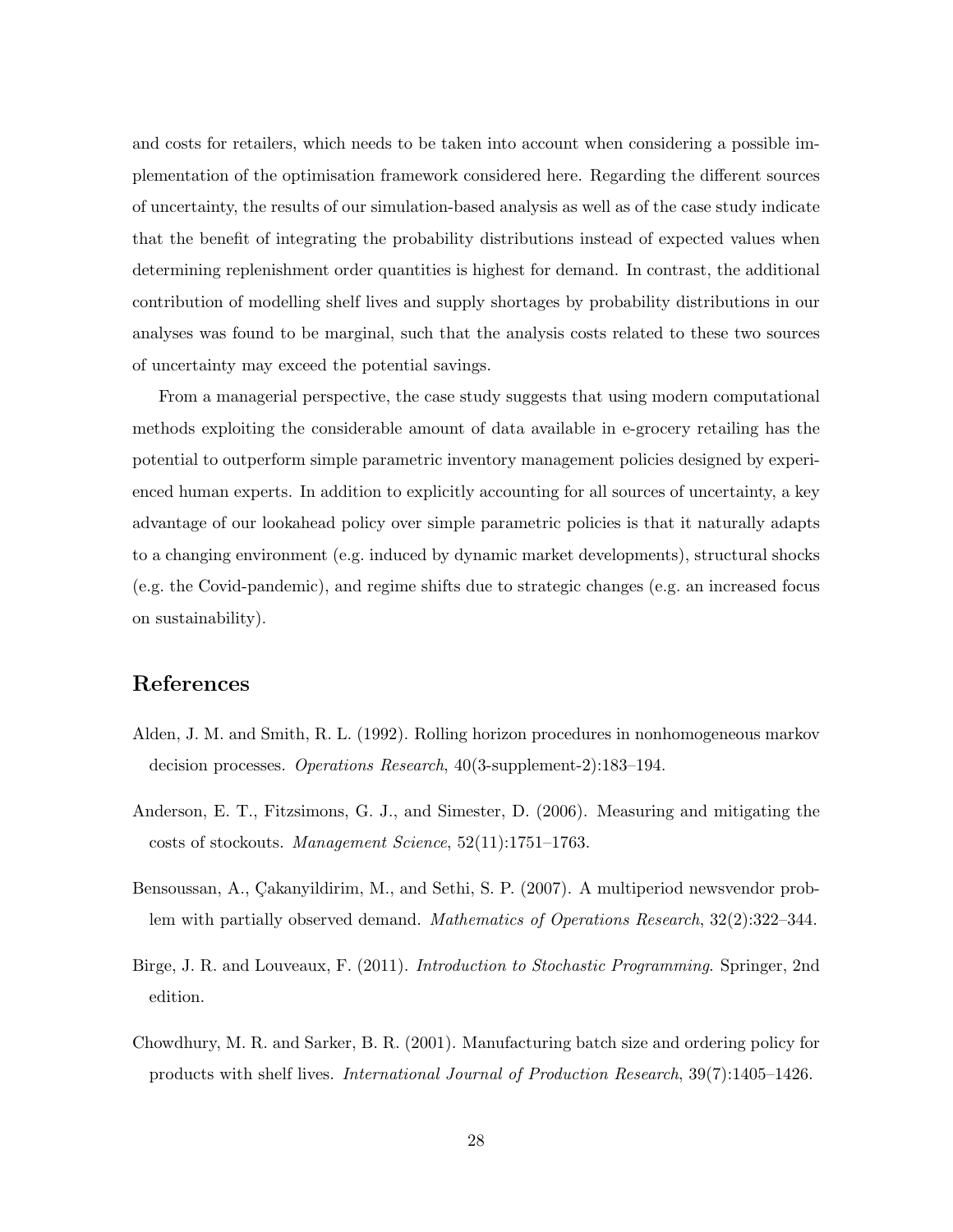- <span id="page-28-3"></span>Elmachtoub, A. N. and Grigas, P. (2021). Smart 'predict, then optimize'. Management Science, 68(1):9–26.
- <span id="page-28-1"></span>Fildes, R., Ma, S., and Kolassa, S. (2019). Retail forecasting: Research and practice. International Journal of Forecasting.
- <span id="page-28-10"></span>Fisher, M. L., Hammond, J. H., Obermeyer, W. R., and Raman, A. (1994). Making supply meet demand in an uncertain world. In Harvard Business Review, pages 83–93.
- <span id="page-28-7"></span>Grasman, S. E., Sari, Z., and Sari, T. (2007). Newsvendor solutions with general random yield distributions. RAIRO - Operations Research, 41(4):455–464.
- <span id="page-28-2"></span>Heyman, D. P. and Sobel, M. J. (2004). Stochastic Models in Operations Research: Stochastic Processes and Operating Characteristics. Dover Publications, Inc., Mineola, New York.
- <span id="page-28-0"></span>Kim, G., Wu, K., and Huang, E. (2014). Optimal inventory control in a multi-period newsvendor problem with non-stationary demand. Advanced Engineering Informatics, 29(1):139– 145.
- <span id="page-28-4"></span>Lee, S., Kim, H., and Moon, I. (2021). A data-driven distributionally robust newsvendor model with a wasserstein ambiguity set. Journal of the Operational Research Society, 72(8):1879– 1897.
- <span id="page-28-5"></span>Levi, R., Roundy, R. O., and Shmoys, D. B. (2007). Provably near-optimal sampling-based policies for stochastic inventory control models. Mathematics of Operations Research, 32(4):821–839.
- <span id="page-28-6"></span>Levina, T., Levin, Y., McGill, J., Nediak, M., and Vovk, V. (2010). Weak aggregating algorithm for the distribution-free perishable inventory problem. Operations Research Letters, 38(6):516–521.
- <span id="page-28-9"></span>Morgan, M. G., Henrion, M., and Small, M. (1990). Uncertainty: A Guide to Dealing with Uncertainty in Quantitative Risk and Policy Analysis. Cambridge University Press.
- <span id="page-28-8"></span>Myers, D. C. (1997). Meeting seasonal demand for products with limited shelf lives. Naval Research Logistics, 44(5):473–483.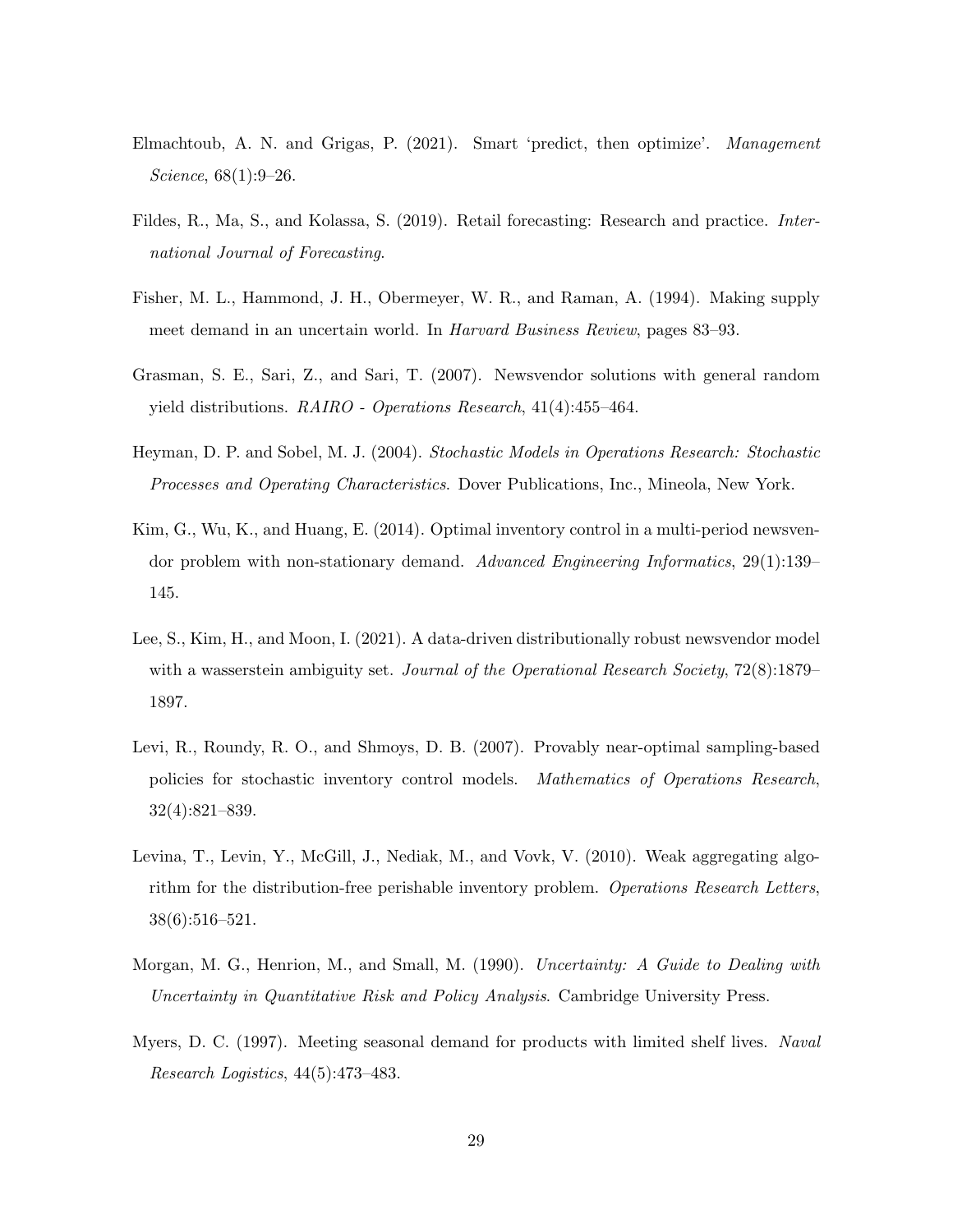- <span id="page-29-9"></span>Nahmias, S. (1982). Persishable inventory theory: A review. Operations Research, 30(4):680– 708.
- <span id="page-29-6"></span>Noori, A. H. and Keller, G. (1986). One-period order quantity strategy with uncertain match between the amount received and the quantity requisitioned. Information Systems and Operational Research, 24(1):1–11.
- <span id="page-29-8"></span>Ospina, R. and Ferrari, S. L. (2012). A general class of zero-or-one inflated beta regression models. Computational Statistics and Data Analysis, 56(6):1609–1623.
- <span id="page-29-7"></span>Parlar, M., Wang, Y., and Gerchak, Y. (1995). A periodic review inventory model with markovian supply availability. *International Journal of Production Economics*, 42(2):131– 136.
- <span id="page-29-4"></span>Powell, W. B. (2019a). A unified framework for stochastic optimization. European Journal of Operational Research, 275(3):795–821.
- <span id="page-29-10"></span>Powell, W. B. (2019b). Reinforcement Learning and Stochastic Optimization. A Unified Framework for Sequential Decisions. John Wiley & Sons, Inc.
- <span id="page-29-0"></span>Raafat, F. (1991). Survey of literature on continuously deteriorating inventory models. The Journal of the Operational Research Society, 42(1):27–37.
- <span id="page-29-2"></span>Siegel, A. F. and Wagner, M. R. (2021). Profit estimation error in the newsvendor model under a parametric demand distribution. *Management Science*, 67(8):4863–4879.
- <span id="page-29-1"></span>Silver, E. A., Pyke, D. F., and Peterson, R. (1998). Inventory Management and Production Planning and Scheduling. John Wiley & Sons, New York, 3rd edition.
- <span id="page-29-5"></span>Tomlin, B. (2009). Impact of supply learning when suppliers are unreliable. Manufacturing and Service Operations Management, 11(2):192–209.
- <span id="page-29-3"></span>Ulrich, M., Jahnke, H., Langrock, R., Pesch, R., and Senge, R. (2021). Distributional regression for demand forecasting in e-grocery. European Journal of Operational Research, 294(3):831–842.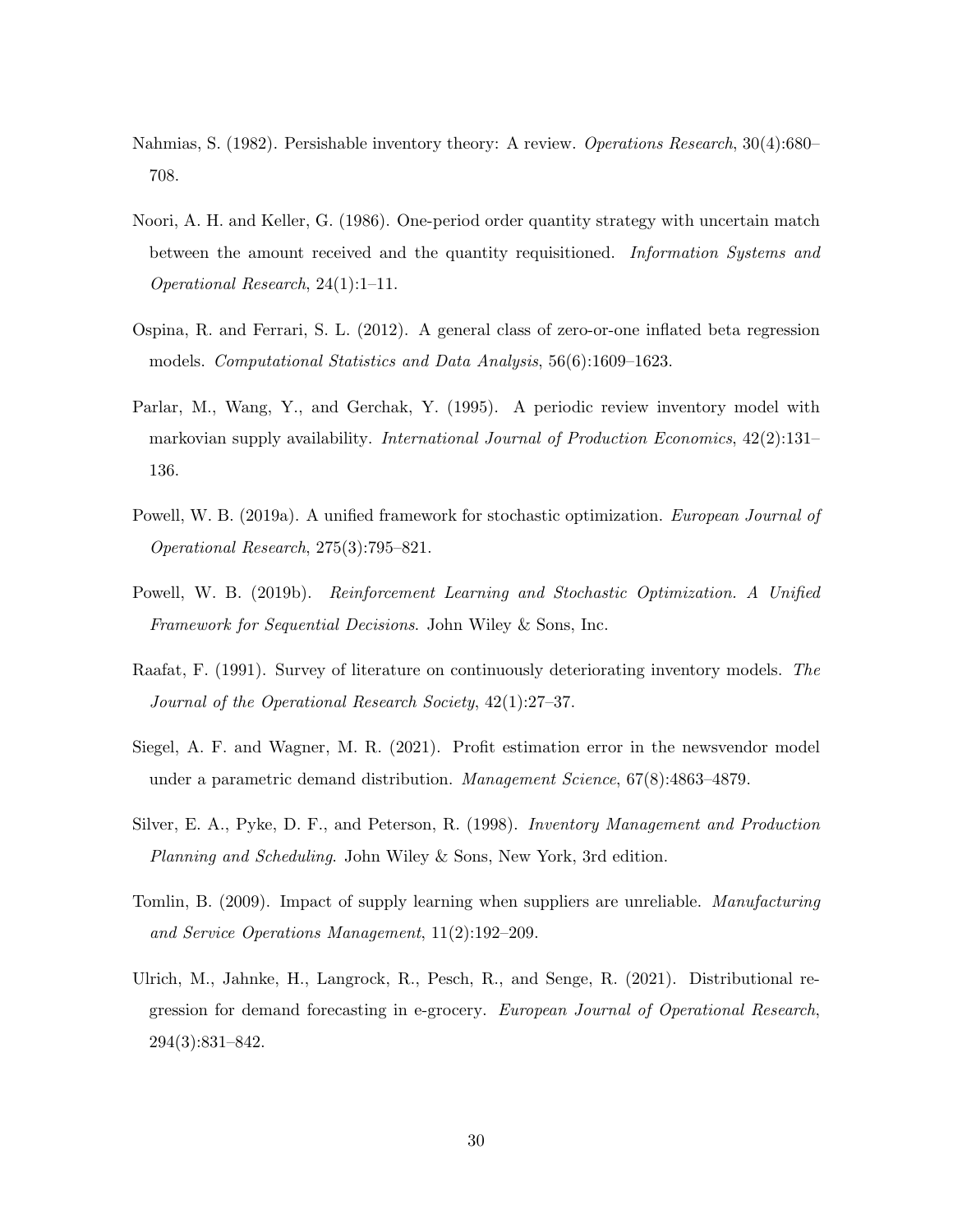- <span id="page-30-2"></span>Ulrich, M., Jahnke, H., Langrock, R., Pesch, R., and Senge, R. (2022). Classificationbased model selection in retail demand forecasting. International Journal of Forecasting, 38(1):209–223.
- <span id="page-30-4"></span>Viswanathan, S. and Goyal, S. K. (2002). On 'manufacturing batch size and ordering policy for products with shelf lives'. International Journal of Production Research, 40(8):1965–1970.
- <span id="page-30-6"></span>Walter, C. K. and Grabner, J. R. (1975). Stockout cost models: Empirical tests in a retail situation. Journal of Marketing, 39(3):56–60.
- <span id="page-30-0"></span>Xu, L., Zheng, Y., and Jiang, L. (2021). A robust data-driven approach for the newsvendor problem with nonparametric information. Manufacturing  $\mathcal C$  Service Operations Manugement, 24(1):504-523.
- <span id="page-30-3"></span>Yano, C. A. and Lee, H. L. (1995). Lot sizing with random yields: A review. Operations Research, 43(2):311–334.
- <span id="page-30-1"></span>Zipkin, P. H. (2000). Foundations of Inventory Management. McGraw-Hill, Boston, 1st edition.

## A Appendix

#### <span id="page-30-5"></span>A.1 State distribution of supply shortage

Let  $\delta_t$  denote the proportion of the ordered quantity  $r_t$  that is actually supplied, such that  $1-\delta_t$ is the relative supply shortage. The homogeneous Markov chain determining the sequence of supply states  $G_1, \ldots, G_T$  is specified by the transition probabilities  $\pi_{i,j} = \Pr(G_t = j | G_{t-1})$ i),  $i, j \in \{0, 1, 2\}, t \geq 2$ . The state distribution in the first period  $t = 1$  is assumed to be given by the Markov chain's stationary distribution,  $\pi^* = (\Pr(G_t = 1), \Pr(G_t = 2), \Pr(G_t = 3)).$ The proportion of units supplied,  $\delta_t$ , is then determined as follows:

$$
\delta_t = \begin{cases}\n1 & \text{if } G_t = 1 \\
0 & \text{if } G_t = 2 \\
\text{Beta}(\alpha, \beta) & \text{if } G_t = 3.\n\end{cases}
$$
\n(12)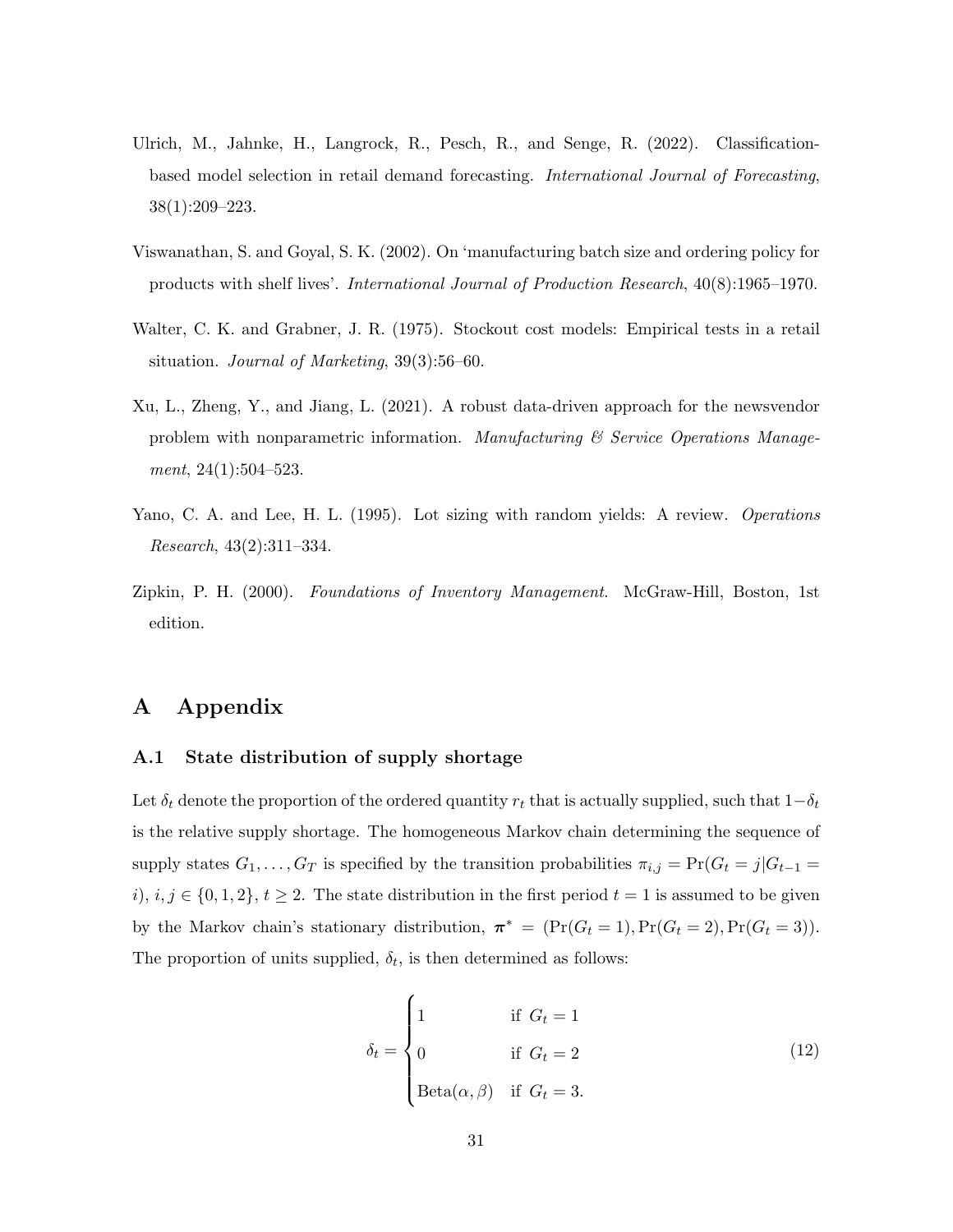In case of partial delivery, the beta distribution assumed for the proportion of units delivered implies a mean supply rate of  $\alpha/(\alpha + \beta)$  — the sum  $\alpha + \beta$  constitutes a precision parameter. Across all three states, the proportion of units supplied follows a beta distribution with additional point masses on zero and one and a stationary mean of  $\pi_1^* + \pi_3^* \cdot \alpha/(\alpha + \beta)$ .

## <span id="page-31-0"></span>A.2 Calculation of conditional probabilities for spoilage

The conditional probability  $p_j$  that a given unit is spoiled after j periods is given by

$$
p_j = \begin{cases} f^{sl}(j) & j = 0; \\ \frac{f^{sl}(j)}{1 - F^{sl}(j - 1)} & j > 0, \end{cases}
$$
 (13)

where  $f^{sl}$  is the probability function of shelf life learned from data and  $F^{sl}$  the corresponding CDF. To keep track of the different shelf lives of units in stock, the inventory  $i_t$  in period t is represented by a vector  $[i_{t,j}]$  with  $j = 1, \ldots, J$  where  $J = \arg \max f^{sl}(j) > 0$ . Each entry of j this vector corresponds to the amount of available units from the batch delivered  $j-1$  periods ago. Given the probability  $p_j$ , the number of units from a set of  $i_{t,j}$  units with same supply date and a shelf life of  $j$  spoiling at a given day can be modeled by a binomial distribution with the parameters  $i_{t,j}$  and  $p_j$ . Hence the total number of spoiled units at the end of period t,  $Z(i_t)$ , results from the joint distribution of these J binomial distributions for the elements of inventory vector  $[i_{t,j}]$ , each with individual parameters. All remaining units are transferred to the following period.

<span id="page-31-1"></span>Table 9: Conditional probability of spoilage  $p_j$  at the end of a given demand period j in the simulated data set.

Demand period  $j \mid 1 \mid 2 \mid 3 \mid 4 \mid 5 \mid 6$ Spoilage probability  $p_j$  0.050 0.105 0.176 0.500 0.571 1.000

## Supplementary material

## Sensitivity analysis on the results in Chapter 4

For each of the three sources of uncertainty, we compare the results obtained under Scenarios 1 (expected values only) and 8 (full probabilistic information), respectively, in the same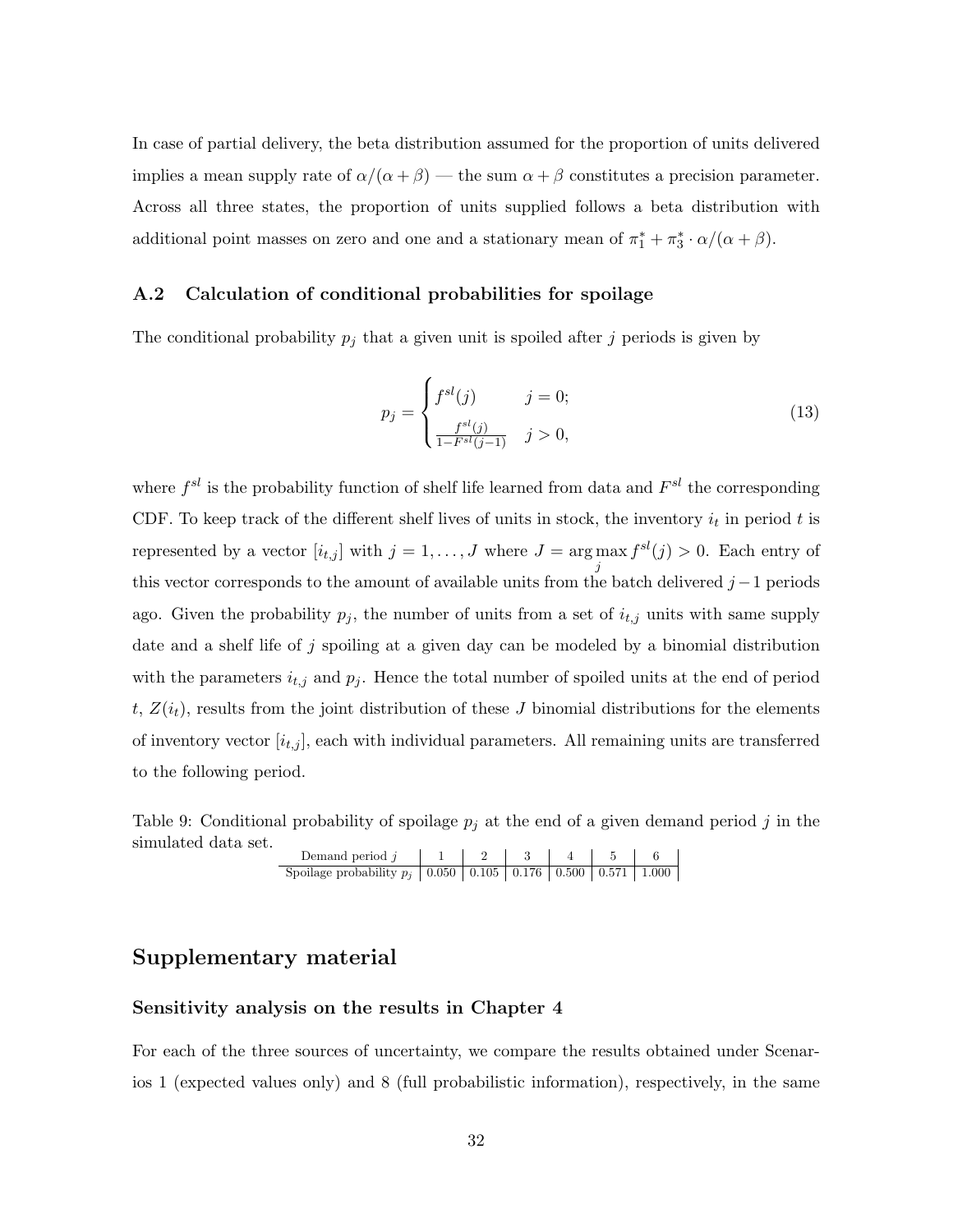simulation setting.

We start by adjusting the variance of demand. As our costs are asymmetric, with lost sales more expensive than inventory and spoilage, we expect the benefit of incorporating the demand distribution to increase when its variance increases. We still allow for nonstationary demand but vary the parameter in the variance-generating Poisson distribution,  $\lambda_{\omega} \in \{100, 200, 400, 500\}$ , holding  $\lambda_{\mu} = 100$  constant. Figure [8](#page-32-0) shows that the average costs substantially increase when using expected values only (Scenario 1), while the per-period costs only slightly increase when incorporating full distributional information for all sources of uncertainty (Scenario 8). As expected, the importance of incorporating information on the demand distribution thus increases with its variance.



<span id="page-32-0"></span>Figure 8: Resulting per-period costs depending on the variance of demand.

The sensitivity of the results with respect to the shelf-life distribution is analysed in two different ways. First, we consider two settings  $(f_1^{sl}$  and  $f_2^{sl}$ ) with the same mean shelf life (three periods) but different variability. Second, we analyse two shelf-life distributions  $(f_3^{sl}$  and  $f_4^{sl}$ ) with the same relatively small variance but different mean shelf lives. The distributions are provided in Table [10.](#page-33-0) Here  $f_1^{sl}$  corresponds to an SKU with a small variation in the shelf life, with 70% of the units spoiling one day after the expected shelf life at the latest, and each unit being saleable for 2–5 periods. In contrast,  $f_2^{sl}$  represents a heavy-tailed distribution where both short shelf lives (one period) and longer ones (six periods) are quite likely. Distribution  $f_3^{sl}$  corresponds to a situation where 80% of the units spoil within the first two demand periods and a mean shelf life of two periods, while with  $f_4^{sl}$  the average shelf life is five periods.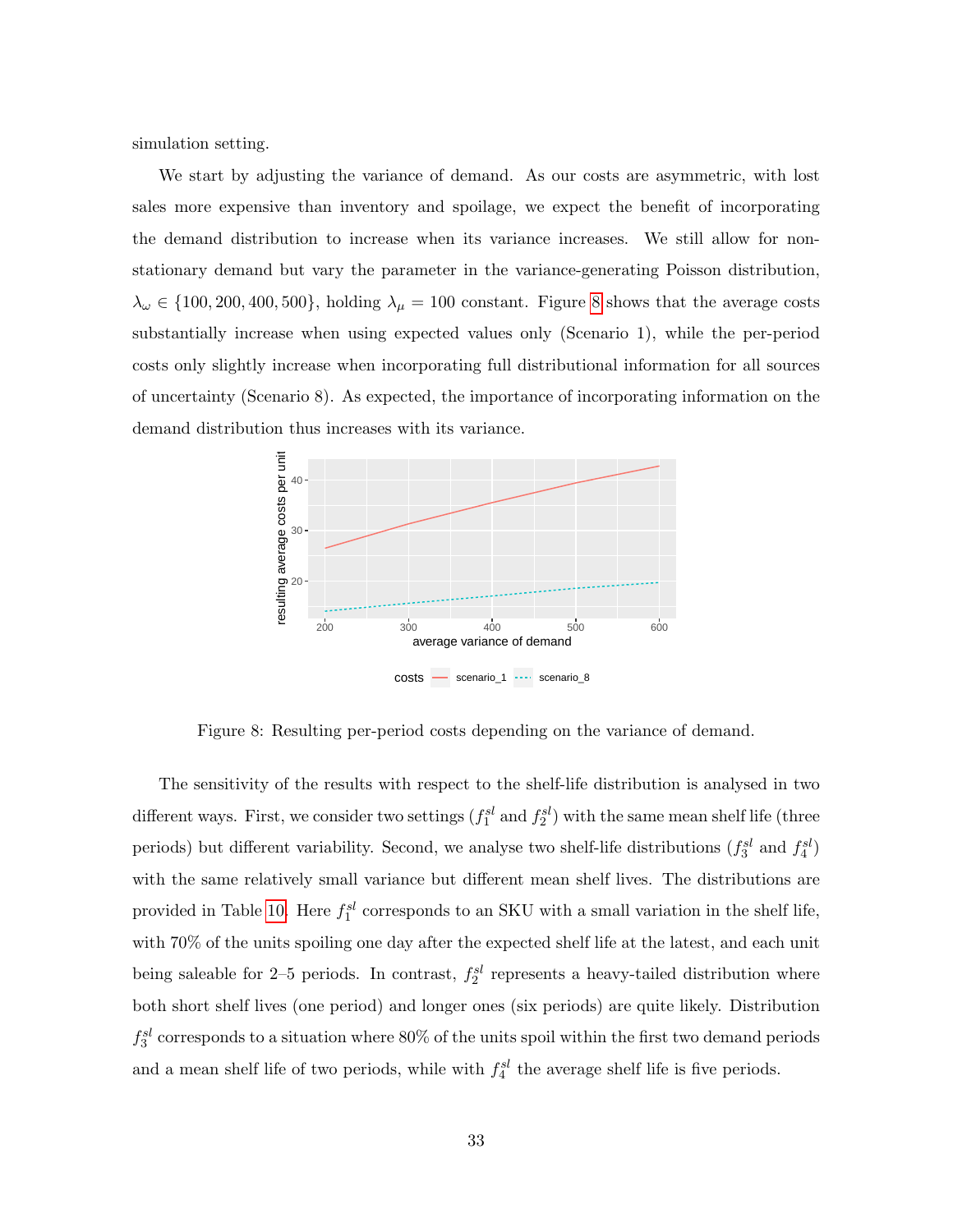| $f^{sl}(i)$   | 0.05 | $0.10$ $0.15$ $0.35$ $0.20$                                                               |  | 0.15 |
|---------------|------|-------------------------------------------------------------------------------------------|--|------|
| $f_1^{sl}(i)$ |      | $\begin{array}{cccccc} \mid & 0 & 0.1 & 0.25 & 0.7 & 0.05 \end{array}$                    |  |      |
| $f_2^{sl}(j)$ |      | $\begin{array}{cccccc} \n\vert & 0.2 & 0.05 & 0.05 & 0.25 & 0.15 & 0.3\n\end{array}$      |  |      |
| $f_3^{sl}(j)$ |      | $\begin{array}{cccccc} \n\vert & 0.4 & 0.4 & 0.075 & 0.075 & 0.025 & 0.025 \n\end{array}$ |  |      |
| $f_4^{sl}(i)$ |      | $\begin{array}{cccccc} \n0.025 & 0.025 & 0.075 & 0.075 & 0.4 & 0.4\n\end{array}$          |  |      |

<span id="page-33-0"></span>Table 10: Distributions of shelf life in the sensitivity analysis.

|                   | set distribution of shelf life   Scenario 1   Scenario 3 |       |                                    | Scenario 8        |
|-------------------|----------------------------------------------------------|-------|------------------------------------|-------------------|
| $_{\it{fsl}}$     | baseline                                                 | 35.55 | $33.13(-6.8\%)$                    | 17.07 $(-52.0\%)$ |
| $f_1^{sl}$        | small variance                                           | 33.88 | 33.83 $(0.0\%)$                    | $14.75(-56.4\%)$  |
| $f^{sl}_{\gamma}$ | high variance                                            | 40.01 | $34.05$ ( $-14.9\%$ )              | 22.38 $(-44.1\%)$ |
| $f_2^{sl}$        | small mean                                               | 44.52 | $37.28$ (-16.3%)   27.28 (-38.7%)  |                   |
| $f^{sl}$          | high mean                                                | 34.81 | $33.28$ (-4.4\%)   15.63 (-55.1\%) |                   |

<span id="page-33-1"></span>Table 11: Comparison of resulting average per-period costs for Scenarios 1, 3, and 8 depending on the distribution of shelf life. Relative savings compared to Scenario 1 in brackets.

Table [11](#page-33-1) provides an overview on the resulting average per-period costs under Scenario 1 (using expected values only), Scenario 3 (using distributional information for shelf life only) and Scenario 8 (using full distributional information). In the baseline setting as already presented in Section [4.2,](#page-14-1) the distribution is nearly symmetric around the mean shelf life of four periods, with a small risk of spoilage within the first two periods. In this setting, cost reductions of around 52% could be achieved when incorporating full distributional information, while the reduction in Scenario 3 is limited to 6.8%. If the risk of a very early spoilage is low, as caused by a small variance  $(f_1^{sl})$  or a high mean  $(f_4^{sl})$ , similar cost reductions are achieved. In contrast, incorporating distributional information for shelf life only (Scenario 3) is more beneficial for distributions with a high variance  $(f_2^{sl})$  or a small mean  $(f_3^{sl})$ , corresponding to a high risk of spoilage in early periods. At the same time, due to increased total costs, reductions achieved when incorporating probability distributions for all sources of uncertainty (Scenario 8) are smaller than under the baseline distribution.

Next we analyse the sensitivity of the results with respect to supply shortages, considering four different transition probability matrices regarding the change of supply states, while holding the parameters of the beta distribution in case of partial supply shortage constant. The first matrix corresponds to a situation where the retailer is a bit more often faced with complete shortage than under the baseline scenario, with rare switches to partial or full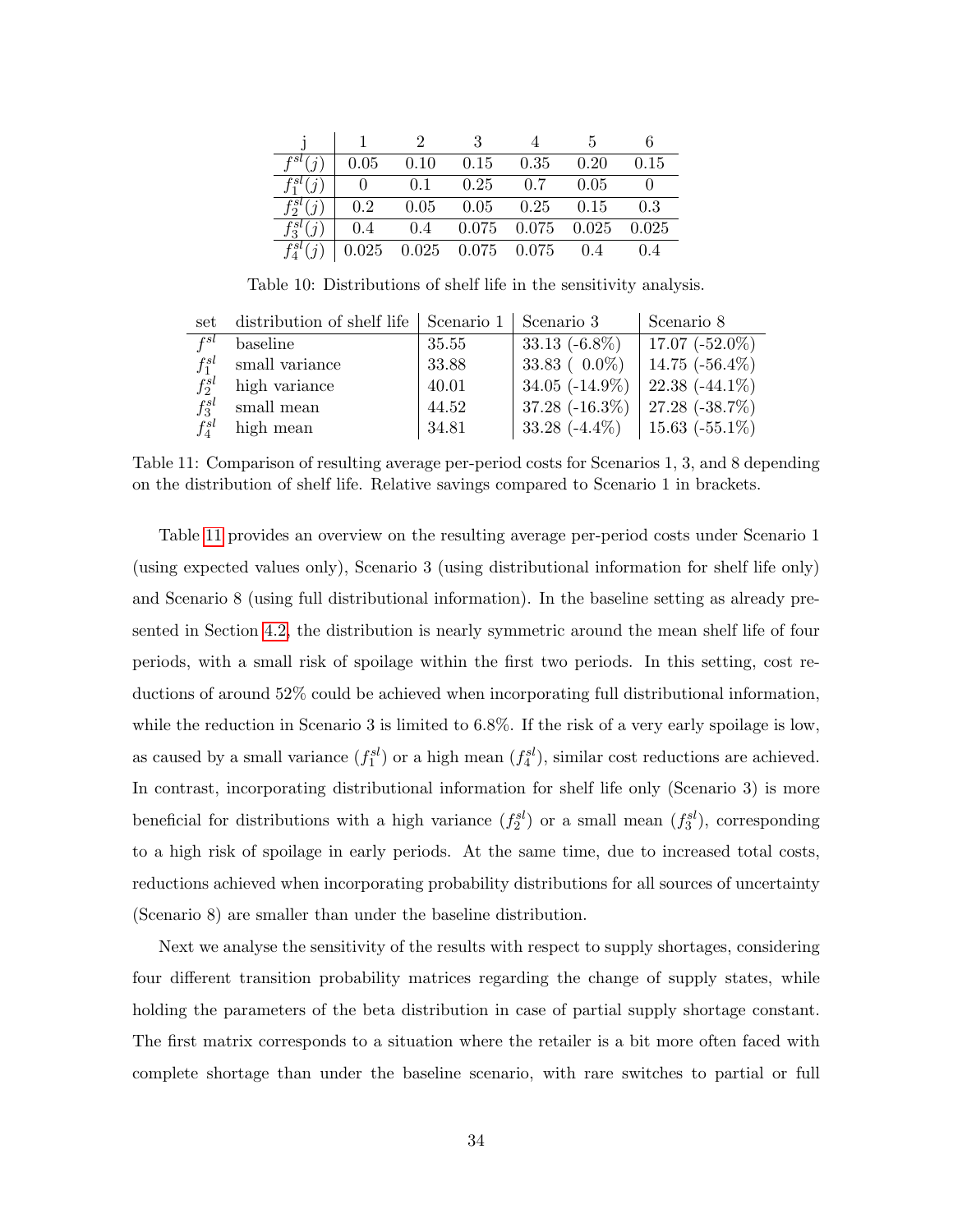shortage:

$$
\Pi_1 = \left(\begin{array}{ccc} 0.95 & 0.01 & 0.04 \\ 0.3 & 0.2 & 0.5 \\ 0.3 & 0.5 & 0.2 \end{array}\right), \quad \pi^* = (0.857, 0.062, 0.081)^t
$$

In the second setting, with

$$
\Pi_2 = \left(\begin{array}{ccc} 0.8 & 0.199 & 0.001 \\ 0.199 & 0.8 & 0.001 \\ 0.495 & 0.495 & 0.001 \end{array}\right), \quad \pi^* = (0.4995, 0.4995, 0.001)^t
$$

partial supply in the next period occurs with probability 0.001 regardless of the current state. The other two states, full supply and full shortage, occur equally often. Within the last two settings, the stationary probabilities are identical across all three states:

$$
\Pi_3 = \begin{pmatrix} 0.9 & 0.05 & 0.05 \\ 0.05 & 0.9 & 0.05 \\ 0.05 & 0.05 & 0.9 \end{pmatrix}, \quad \pi^* = (1/3, 1/3, 1/3)^t,
$$

$$
\Pi_4 = \begin{pmatrix} 1/3 & 1/3 & 1/3 \\ 1/3 & 1/3 & 1/3 \\ 1/3 & 1/3 & 1/3 \end{pmatrix}, \quad \pi^* = (1/3, 1/3, 1/3)^t.
$$

The difference between these two settings lies in the state persistency, with  $\Pi_3$  corresponding to higher and  $\Pi_4$  to lower persistence.

| set             | Scenario 1 | Scenario 2          | Scenario 8        |
|-----------------|------------|---------------------|-------------------|
| <b>Baseline</b> | 35.55      | $38.08 (+7.1\%)$    | 17.07 $(-52.0\%)$ |
| $\prod_{1}$     | 56.97      | 42.96 $(-24.6\%)$   | 42.96 $(-24.6\%)$ |
| $\Pi_2$         | 195.15     | 188.48 $(-3.4\%)$   | 182.81 $(-6.3\%)$ |
| $\Pi_3$         | 164.28     | 156.82 $(-4.5\%)$   | 156.62 $(-4.7\%)$ |
| $\Pi_4$         | 116.05     | $72.05$ $(-37.9\%)$ | 70.67 $(-39.1\%)$ |

<span id="page-34-0"></span>Table 12: Comparison of resulting average per-period costs for Scenarios 1, 2, and 8 depending on the TPM of supply states. Relative savings compared to Scenario 1 in brackets.

The results presented in Table [12](#page-34-0) show a large variation in relative cost savings when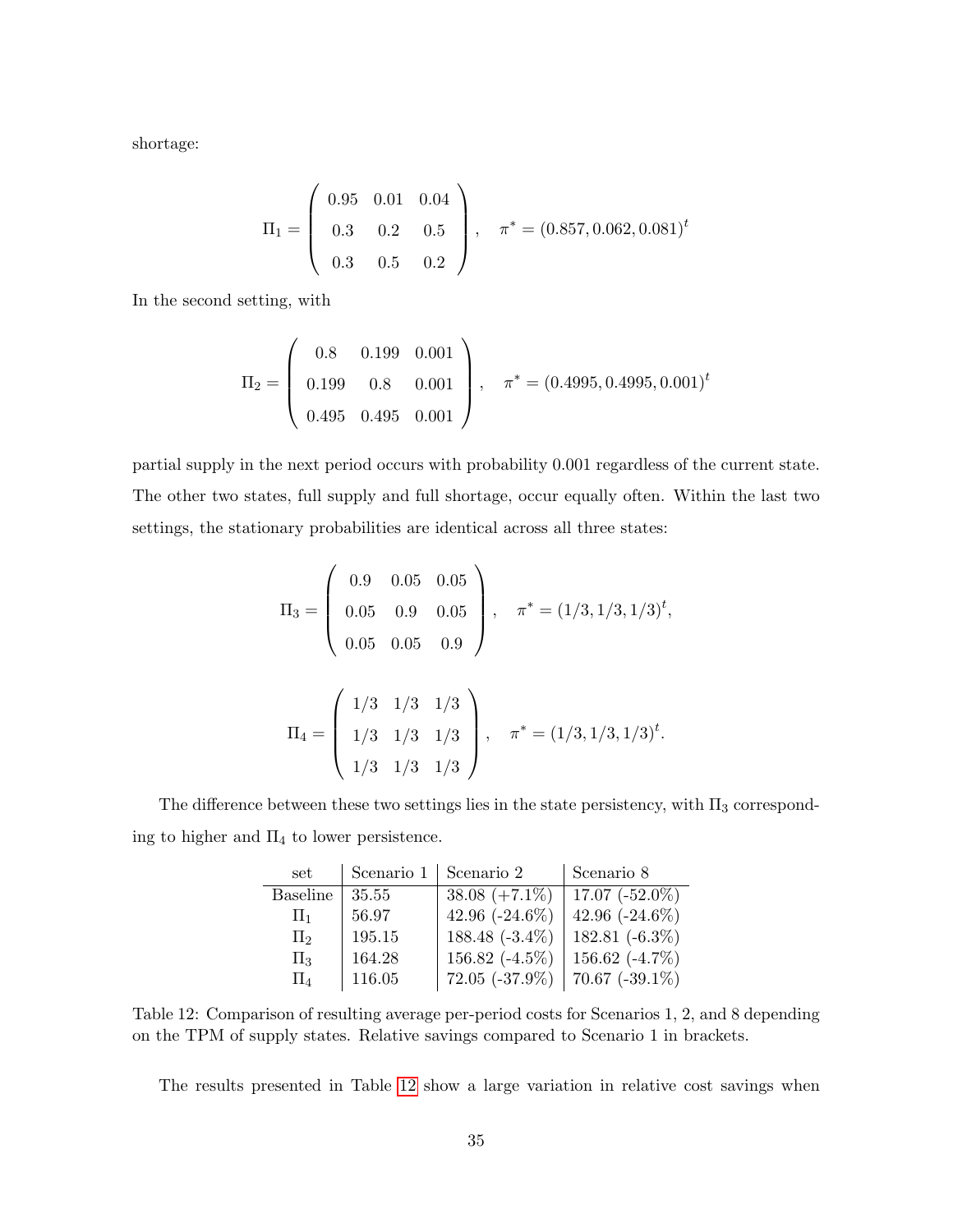comparing resulting average per period costs for Scenarios 1 and 8 for different transition probability matrices on supply states. Due to the increased risk of (partial) supply shortages, in all cases considered here average total costs are higher than under the baseline matrix. This also leads to a decreased potential of reducing costs when incorporating probabilistic information for all sources of uncertainty (Scenario 8). However, while the low risk of supply shortages in the baseline scenario even increased total costs in Scenario 2, we find cost reductions for all cases in this analysis. Since lost sales are more expensive than inventory holding and shortage, a model incorporating knowledge of the TPM determines replenishment order quantities such that there is a larger safety stock. Therefore, comprehensive cost savings can be reached in Setting  $\Pi_1$ . A similar result can be obtained when considering  $\Pi_4$  with a probability of 1/3 for all three supply states independent of the previous state. At the same time, savings in Settings  $\Pi_2$  and  $\Pi_3$  are much smaller. Due to the persistence of the same supply state, the retailer is rarely able to react to supply shortages by increasing the replenishment order quantity for the following period as there is still a large probability for shortages.

Finally, we consider a change in the cost structure for lost sales, inventory holding, and spoilage. As introduced above, in general, costs in e-grocery retailing are asymmetric due to comprehensive long-term consequences if customers are unsatisfied with the shopping experience due to an unavailability. It can be expected that the extent of cost-savings when including probabilities into the inventory management optimisation reduces when costs are more symmetric. We test this hypothesis by changing the relative relationship between cost parameters. While assuming a constant relationship between inventory costs  $v = 0.1$  and spoilage costs  $h = 1$ , we change the costs for one unit lost sales. In the first analysis, we assume that lost sales equal inventory costs leading to  $b_1 = 0.1$ . Furthermore, we consider  $b_2 = 0.5$ ,  $b_3 = 1$  (i.e. costs for lost sales and spoilage are identical),  $b_4 = 2$  and  $b_5 = 10$ .

Figure [9](#page-36-0) shows average per period costs for Scenario 1 (red line) using expected values for the three sources of uncertainty and Scenario 8 (blue line) using distributional information for given unit costs for lost sales. If these costs are between unit costs for inventory holding and spoilage, the difference is negligible while it is more important to incorporate probability distributions if the cost structure is asymmetric.

This result is confirmed by Figure [10](#page-36-1) depicting the relative difference in average per-period costs. With  $b = 0.5$ , i.e. costs per unit lost being half as high as costs per unit of spoilage,